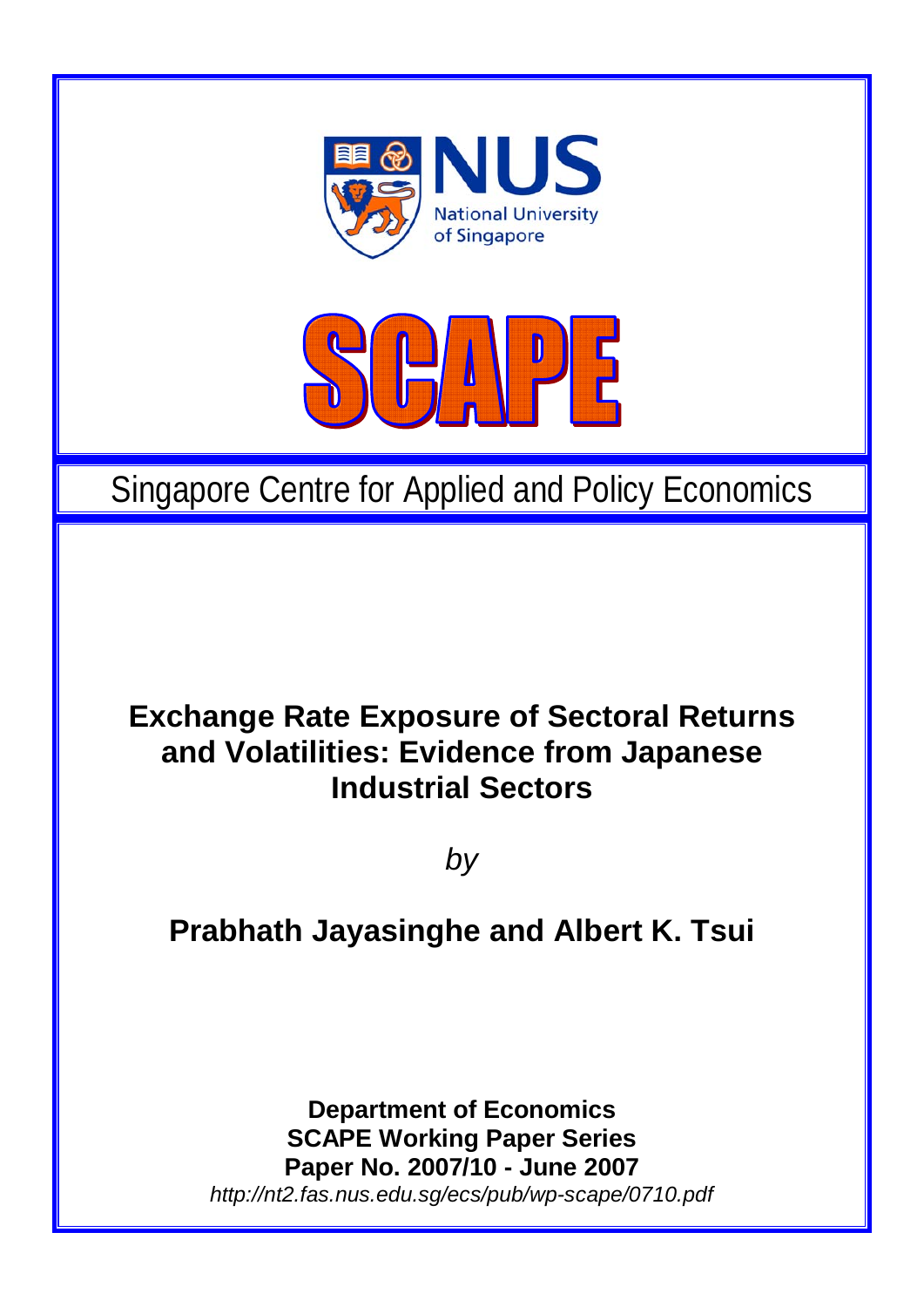#### **Exchange Rate Exposure of Sectoral Returns and Volatilities: Evidence from Japanese Industrial Sectors**

#### **Prabhath Jayasinghe** and **Albert K. Tsui**

Department of Economics National University of Singapore 10 Kent Ridge Crescent, Singapore 119260 Singapore

June 2007

#### **Abstract**

Most studies of exchange rate exposure of stock returns do not address three relevant aspects simultaneously. They are, namely: sensitivity of stock returns to exchange rate changes; sensitivity of volatility of stock returns to volatility of changes in foreign exchange market; and the correlation between volatilities of stock returns and exchange rate changes. In this paper, we employ a bivariate GJR-GARCH model to examine all such aspects of exchange rate exposure of sectoral indexes in Japanese industries. Based on a sample data of fourteen sectors, we find significant evidence of exposed returns and its asymmetric conditional volatility of exchange rate exposure. In addition, returns in many sectors are correlated with those of exchange rate changes. We also find support for the "averaged-out exposure and asymmetries" argument. Our findings have direct implications for practitioners in formulating investment decisions and currency hedging strategies.

*Key Words:* exchange rate exposure; asymmetric volatility spillovers; GARCH-type models; conditional correlation

*JEL Classification*: C22; F31; G12; G15

*Acknowledgements*: The authors would like to thank SCAPE at the National University of Singapore for providing research support. We, however, bear full responsibility for all remaining errors.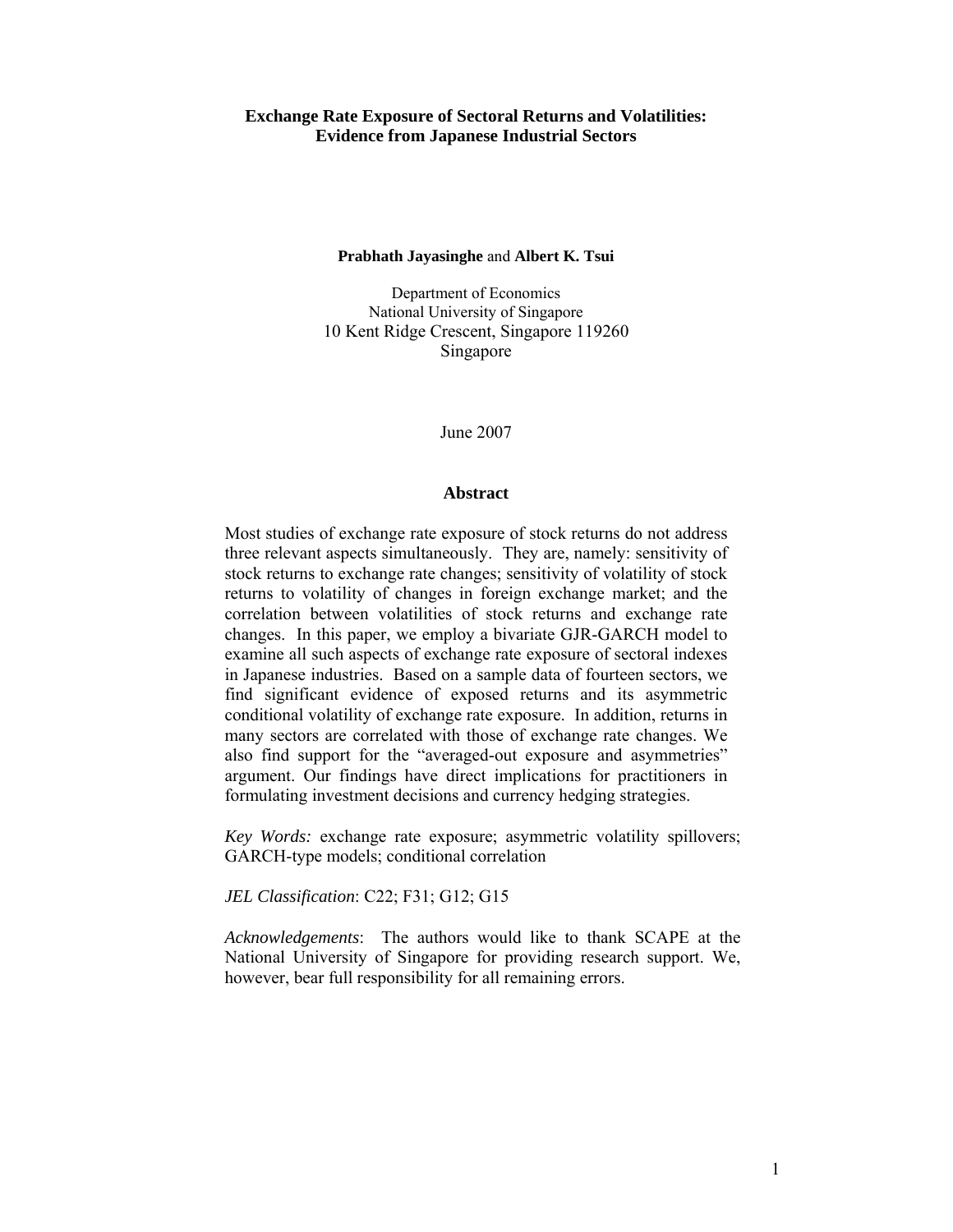### **Exchange Rate Exposure of Sectoral Returns and Volatilities: Evidence from Japanese Industrial Sectors**

#### **1. Introduction**

Modeling exchange rate exposure has been an important growing area of research in the last decade. The literature of exchange rate exposure dates back to early 1940's. Initially, a firm's actual rather than future cash flows are used to analyze the exposure. However, such an approach is inappropriate for practical reasons. For instance, realized cash-flows do not capture a firm's operating exposure. Changes in exchange rates may also influence the future activities of the firm. And, it is not operationally easy to obtain a significant amount of firm-specific information, especially when the study is focused on a large number of firms. Adler and Dumas (1984) give a lucid review of the definition and measurement of exposure to currency risk. More recently, Bodner and Wong (2003) provide an excellent account of issues in estimating exchange rate exposures.

In this paper we propose a unified approach to address the exchange rate exposure of stock returns. To the best of our knowledge, our approach is the first direct investigation that simultaneously captures three relevant aspects exchange rate exposures including time-varying risk of 14 sectoral returns in Japanese industries. Bivariate GJR-GARCH models are employed to achieve such purposes.

We follow the well-documented approach of Adler and Dumas (1984) and others to take a firm's market value as reasonable proxy to its future operating cash flows. Based on the efficient market hypothesis, exchange rate exposure of a firm is defined as "the sensitivity of [its] economic value, or stock price, to exchange rate changes" (Heckman, 1983). Adler and Dumas (1984) show that exchange rate exposure can be obtained by regressing a firm's value on exchange rate. The following augmented market model is often used to estimate exposure coefficients:

$$
r_{i,t} = \delta_{0,i} + \delta_m r_{m,t} + \delta_x r_{x,t} + \xi_{i,t} \qquad i = 1,2,...n,
$$
  
and 
$$
\xi_{i,t} \sim N(0,\sigma^2)
$$
 (1)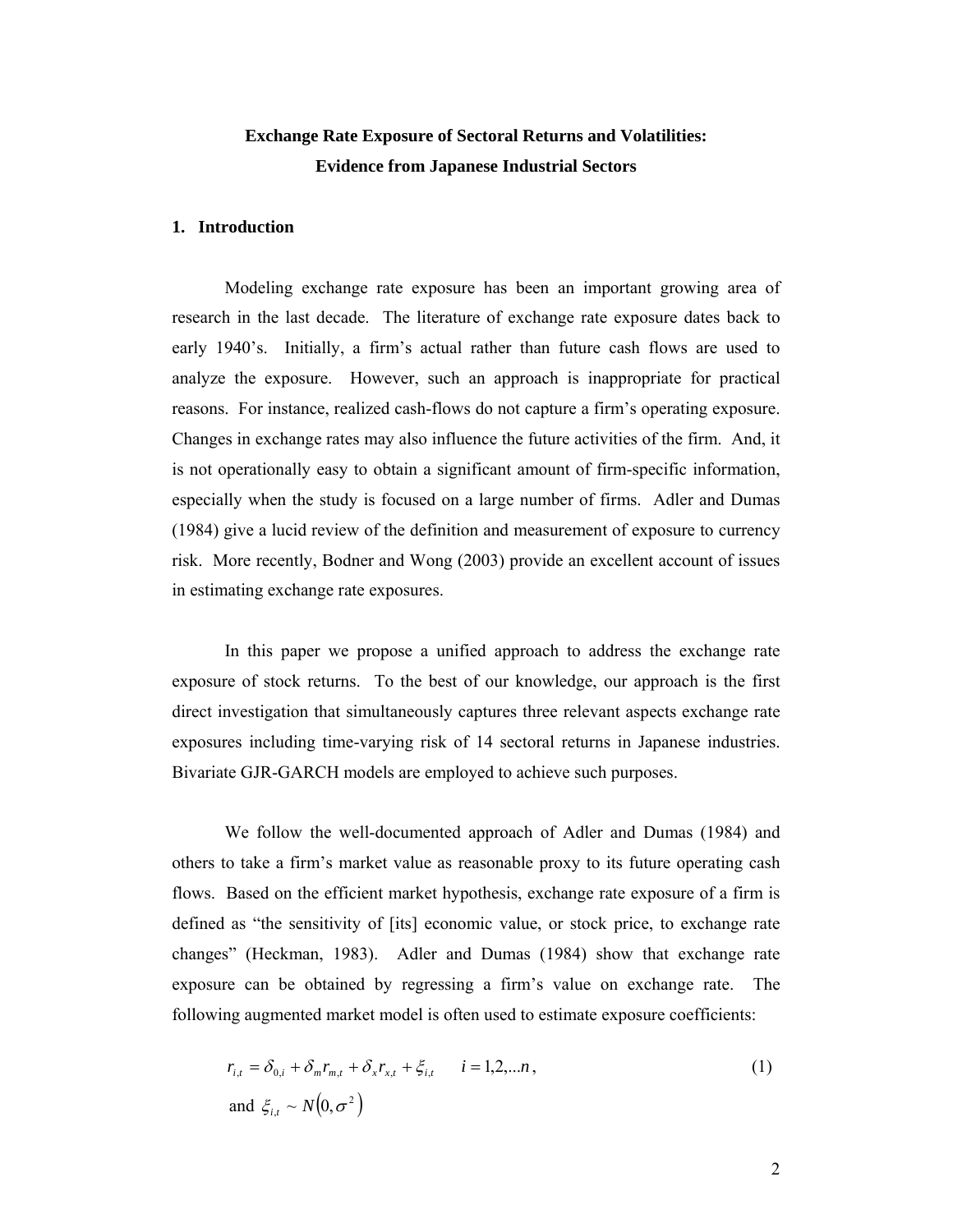where  $r_{i,t}$  is returns on firm *i*'s stock at time *t*;  $r_{m,t}$  is returns on market portfolio at time  $t$ ;  $r_{x,t}$  is changes in exchange rate at time  $t$ . Here exchange rate is expressed as local currency price of foreign currency;  $\delta_m$  is firm *i*'s exposure to market returns;  $\delta_x$ is firm *i*'s exchange rate exposure coefficient which measures the sensitivity of a firm's returns to the exchange rate movements; and  $\xi_{i,t}$  is the regression residual which is assumed to follow a normal distribution with zero mean and constant variance.

Many earlier studies rely heavily on the standard OLS or SUR method of estimation, with emphasis on the sensitivity of stock returns to changes in exchange rate. Among others, such studies include Jorion (1990), Bodnar and Gentry (1993), Chamberlain et al. (1997), Chow and Chen (1998), Dominguez (1998), He and Ng (1998), and Dominguez and Tesar (2001a, 2001b and 2006), respectively. Among many studies that focus on Japan, Bodnar and Gentry  $(1993)^1$  obtain OLS estimates of monthly exchange rate exposure of industry portfolios<sup>2</sup>, and find that 5 out of 20 Japanese industries are significantly exposed to exchange rate changes. They find that an appreciation in the yen affects favourably on both non-traded goods sector producers and importers, and adversely on exporters and the value of their foreign operations. Dominguez (1998) classifies a sample of 275 Japanese firms into 18 portfolios distinguished by industry type, firm size and degree of internationalization. She finds that 7 out of 18 portfolios are significantly exposed to weekly exchange rate changes. At the firm level, He and Ng (1998) find that most of the 171 firm-returns are positively exposed to depreciation of the yen. They observe that significantly exposed firms are mostly concentrated in three sectors: electric machinery; precision instruments; and transport equipment. Contrary to the findings of He and Ng (1998), Chow and Chen (1998) find that Japanese firms are adversely affected by depreciation of the yen. One plausible explanation is that these firms may have anticipated the unavoidable appreciation of the yen and are actually able to respond to it efficiently.

<sup>&</sup>lt;sup>1</sup> Besides Japan, they focus on industrial sectors in the US and Canada as well.

 $2$  The industries are selected from the two-digit level of the Standard Industrial Classification (SIC).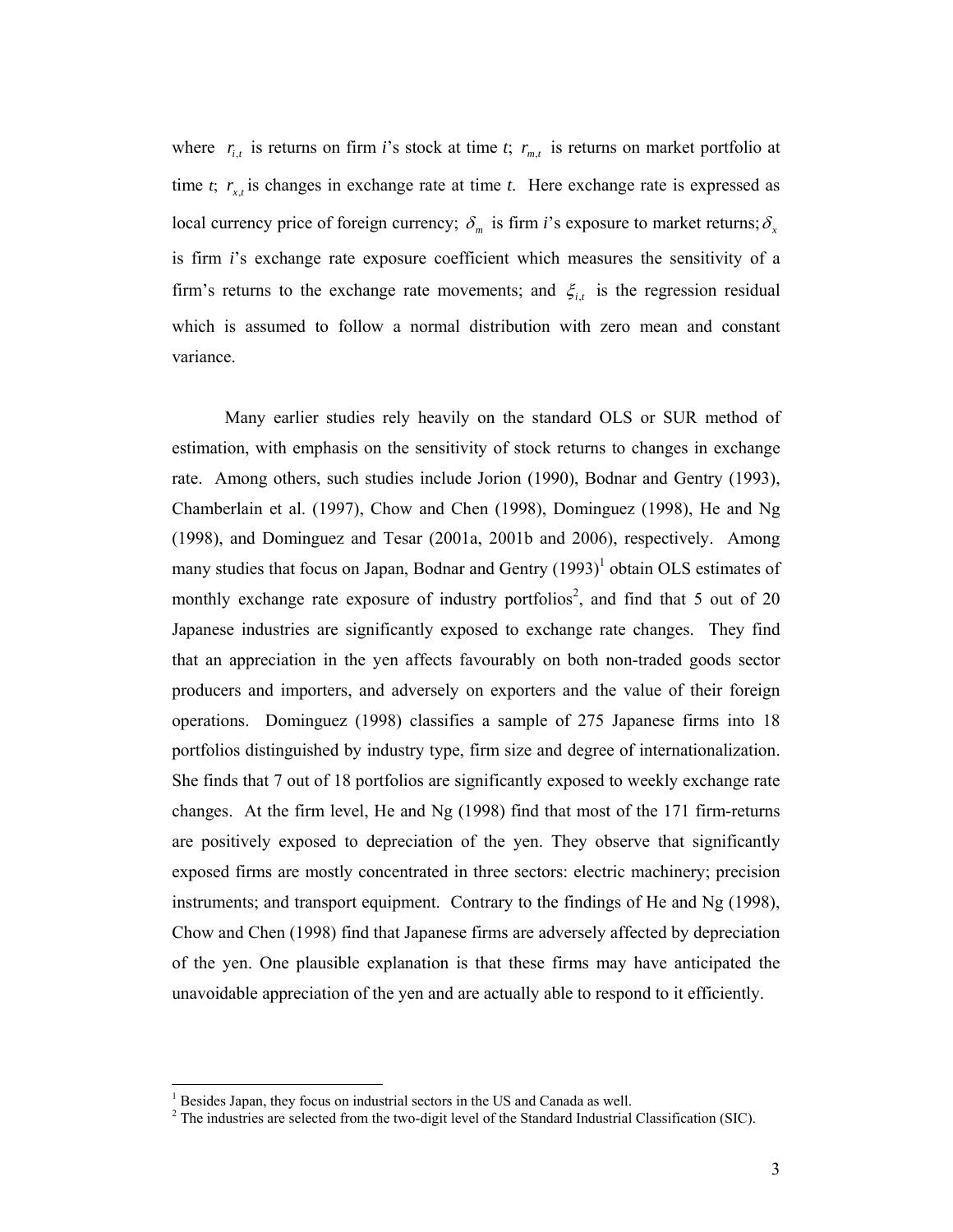The major problem of the augmented market approach is the questionable assumption of time-invariance in the variance of firm's return and in changes of exchange rate. In recent years, it has been common to use generalized autoregressive conditional heteroskedasticity (GARCH)-type models to accommodate the timevarying volatility in empirical studies of exchange rate changes. There are two main categories. The first group employs GARCH-type models to augment the mean equation with a time-varying variance structure in order to improve the precision of parameters. For instances, they include Patro et al. (2002) and Koutmos and Martin, (2003a). However, all such studies are confined to either one or two aspects of exchange rate exposure.

The second group assigns a more active role to the GARCH structure. For example, Kanas (2000), Apergis and Resitiz (2001) and Yang and Doong (2004) employ bivariate asymmetric GARCH models to analyze the mutual impact of volatilities between equity and exchange rate markets<sup>3</sup>. Koutmos and Martin (2003b) examine the first- and second-moment exchange rate exposure. However, most of these studies take the country as the unit of analysis. And the main defect of a country study is that exchange rate exposure could be averaged out when a highly aggregated index is used<sup>4</sup>. The reason is that various industries or sectors may be exposed negatively/positively to the exchange rate changes depending on whether they are import/export dominant. By the same token, the asymmetries associated with the exchange rate exposure of both first and second moments of stock returns are also likely to be averaged out when highly aggregated indexes are used. On the other hand, there are cases where estimation of overall market's exchange rate exposure may not largely help in hedging and investment decisions. For instance, a local investor who wants to invest in equities which bear low currency risk may find the exposure estimates of industrial sectors much useful, though the overall market's exposure does not appear to be so. As such, there is a need to focus our study on exchange rate exposure of Japanese industries at the sector level.

 $\overline{a}$ 

<sup>&</sup>lt;sup>3</sup> As Apergis and Rezitis (2001), Kanas (2000) and Yang and Ding (2004) are basically interested in estimating the possible spillovers between stock and foreign exchange markets, they do not explicitly use the term exchange rate exposure. The first two studies exclusively focus on volatility spillovers between two markets while the third one examines mean spillovers in addition to volatility spillovers.

<sup>&</sup>lt;sup>4</sup> More realistically, to a lesser degree, this "averaged-out exposure" argument may also apply to sectoral analysis. However, we have been careful in selecting the optimal level of aggregation that might affect the results. See 'Data and Preliminary Analysis' in section 2 of this paper.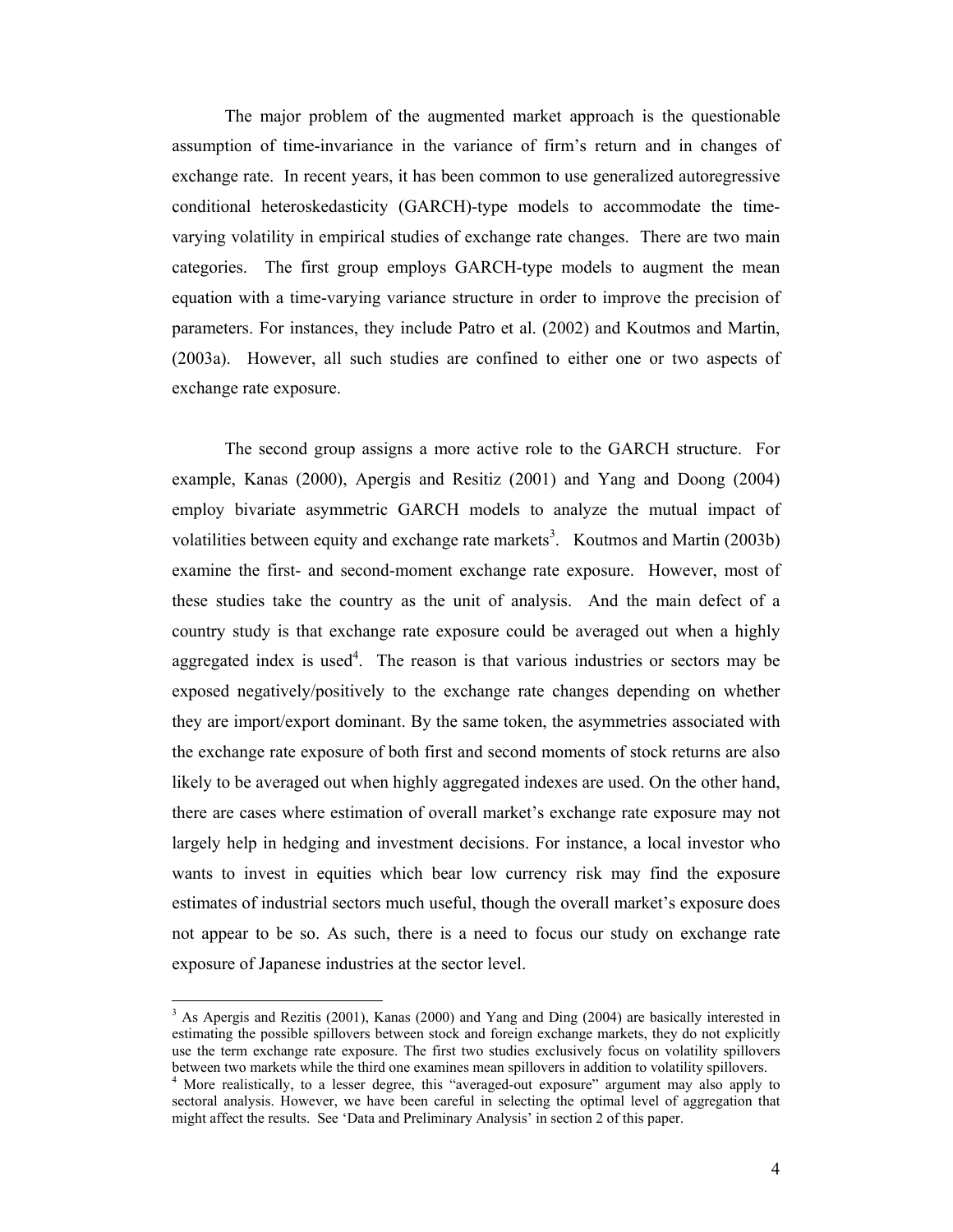There are several reasons why we think this paper's emphasis on time-varying volatility at the sector level is relevant. First, as volatilities of exchange rate and stock returns are vital for currency hedging and investment decisions, exchange rate exposure of sectoral returns should not be confined to the exposure coefficient  $(\delta_x)$  in the mean equation as specified in the augmented market model. Second, there are at least two other aspects of exchange rate exposure of stock returns which are worth investigating: (a) sensitivity of volatility of stock returns to the volatility in foreign exchange market; and (b) conditional correlation between stock returns and exchange rate changes. Hence, we intend to fill this gap by engaging a bivariate GJR-GARCH model to capture all three aspects of daily exchange rate exposure simultaneously in 14 Japanese industrial sectors.

We find evidence of all three aspects of exchange rate exposure of sectoral returns, thereby supporting our argument that the entire currency risk actually faced by a firm/sector is not fully captured by the exposure coefficient alone in the traditional augmented market model. Moreover, we find evidence to support the "averaged-out exposure" argument, in which exchange rate exposure of sectoral returns can be averaged out when highly aggregated indexes are employed at the market level. We also find support for extending such an argument to asymmetries associated with exchange rate exposure.

The rest of this paper is organized as follows. Section 2 briefly describes the datasets used in our study and reports the preliminary analysis of the returns series. Section 3 highlights the gist of the model used to capture the three aspects of exchange exposure of sectoral returns. Section 4 is divided into two parts. The first part reports estimation results and provides some discussions. The second part examines the dynamic properties of exchange rate exposure of returns and their conditional volatility by simulations. We also demonstrate that an indirect effect of the volatility of exchange rate exposure on returns could still be possible even if the sectoral returns are not directly exposed to the exchange rate changes in the mean equation. Some concluding remarks are given in Section 5.

5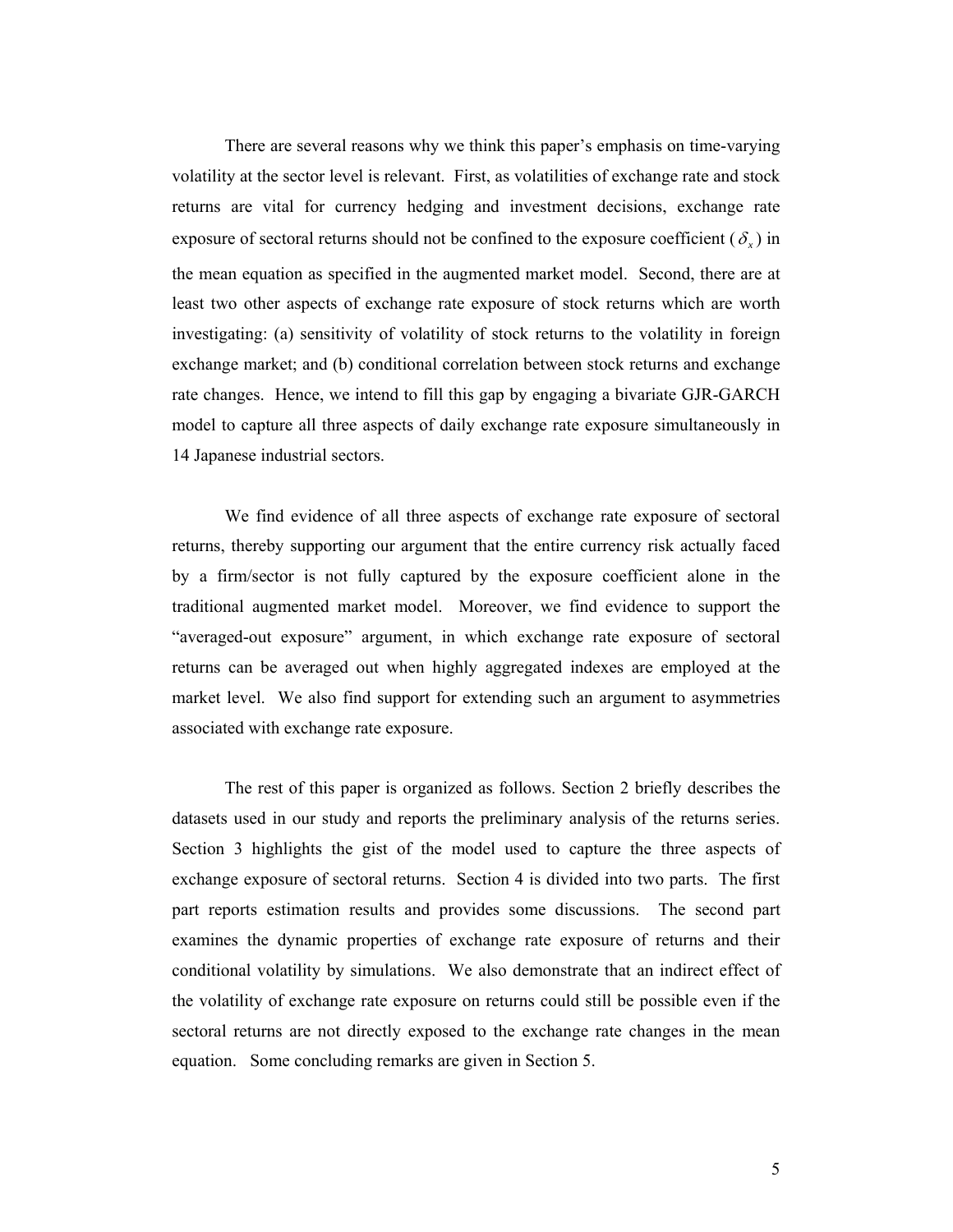#### **2. Data and Preliminary Analysis**

 $\overline{a}$ 

Our datasets comprise the daily industrial indexes of fourteen sectors in Japan. They are culled from Datastream, consisting of 2240 observations for each sector from 1 June 1992 to 29 December  $2000^5$ . We focus on the level 04 industrial classification under the FTSE actuaries system $<sup>6</sup>$ . It comprises 39 industrial sectors.</sup> After excluding those obviously insignificant ones, we have selected fourteen sectors which are possibly exposed to exchange rate changes. They include: automobile and parts  $(A\&P)$ , chemicals  $(C)$ , construction and building materials  $(C\&BM)$ , diversified industries (DI), electrical and electronic equipment (E&EE), engineering and machinery (E&M), household goods and textiles (HH&T), information technology and hardware  $(IT\&H)$ , oil and gas  $(O\&G)$ , personal care and household products (PC&H), pharmaceuticals and biotechnology (P&B), software and computer services (S&CS), steel and other metals (S&OM), and telecom (T), respectively. In addition, we assume that the market portfolio is reasonably proxied by Nikkei 225, an overall stock index in Japan.

Moreover, we extract from Datastream a daily trade-weighted index (base year 1990) compiled by the Bank of England (BOE) to measure the nominal exchange rate of the yen. These weights are designed to represent the relative importance of other countries as a competitor to Japan's manufacturing industries. The exchange rate is expressed as local currency price of foreign currency. An increase (decrease) in the index indicates depreciation (appreciation) of the yen. Following most of the previous studies, we use nominal exchange rates in this paper<sup>7</sup>.

The daily returns (as a percentage) of various industrial sectors (*i*), market portfolio (*m*) and nominal exchange rate (*x*) on a continuously compounding basis are computed as follows:

<sup>&</sup>lt;sup>5</sup> Our initial attempt to extend the study to two more Asia-Pacific countries, namely Australia and Taiwan, was hindered by the limited availability of sectoral data.

<sup>&</sup>lt;sup>6</sup> Sectoral indexes included in both level 02 that comprises only 4 sectors and level 03 that comprises only 9 sectors were assumed to be too aggregated in nature to test for possible exposure to exchange rate changes. On the other hand, in order to keep the study within a manageable range, we did not use further disaggregated indexes in level 05 which comprises more than 100 sectors.

<sup>&</sup>lt;sup>7</sup> There are at least two reasons to justify the use of nominal rates. First, the use of real exchange rates implies that participants in financial markets instantaneously observe the inflation rates that are needed to obtain the real exchange rate. Second, it is well established that there exists a high correlation between the changes in nominal and real exchange rates (Bodnar and Gentry, 1993).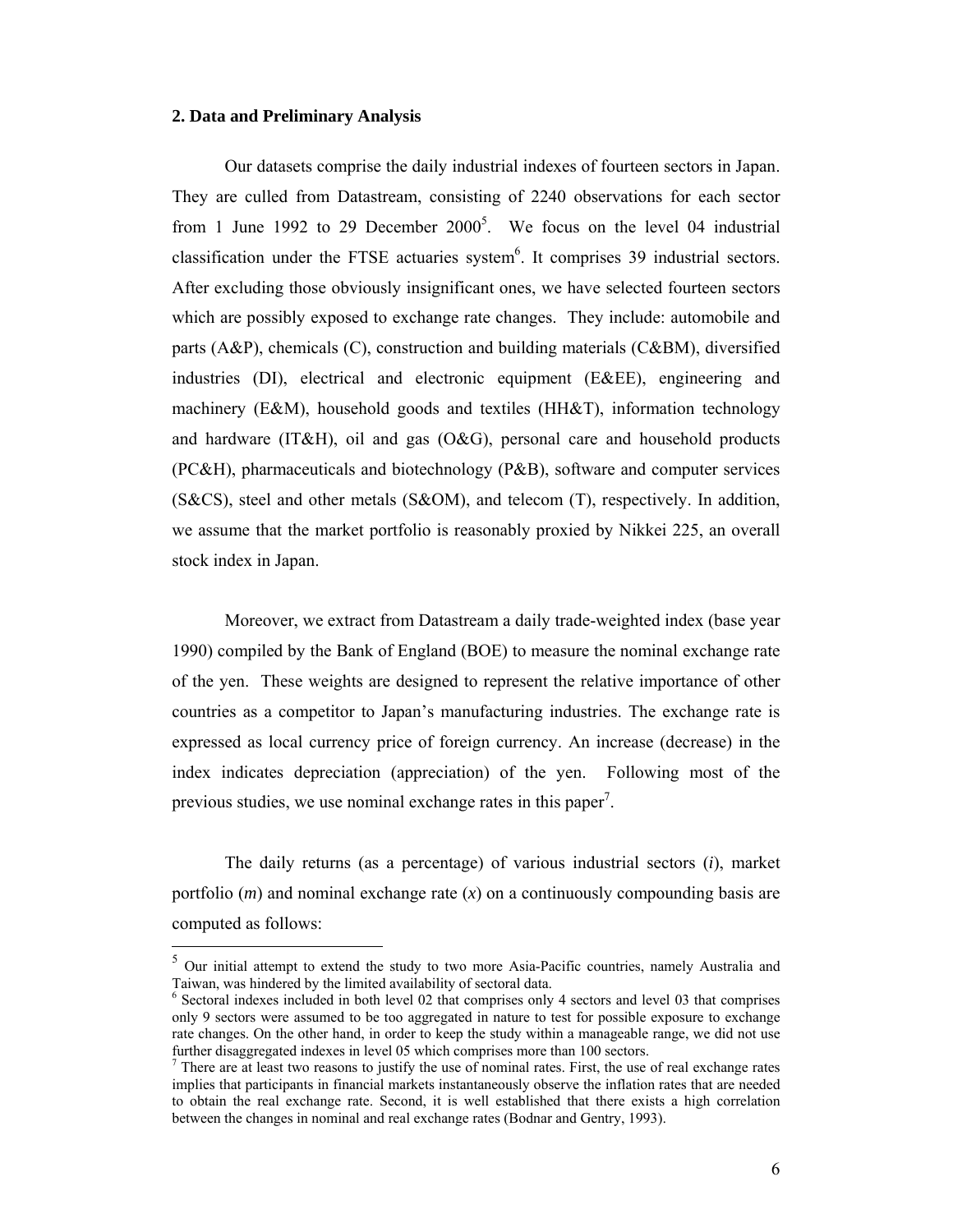$$
r_{v,t} = \ln \left( \frac{R_{v,t}}{R_{v,t-1}} \right) * 100 \qquad \qquad v = i, x, m
$$

where  $R_{v,t}$  and  $R_{v,t-1}$  are the closing values for the trading days *t* and *t*-1, respectively.

 $==$  Insert Table 1 here  $==$ 

During the 9-year period of study, the yen appreciated by 21.43% on average. More specifically, the sample period includes three main phases: appreciation of the yen by 38% between August 1992 and April 1995; depreciation by 65% between April 1995 and August 1998; and appreciation again by 34% between August 1998 and September 2000. Apparently, such trends including appreciation and depreciation of the yen on roughly 3-year intervals provide a relatively balanced period of study, as compared to other sample periods consisting of a single trend. As can be observed from Table 1, the average daily change in exchange rates of the yen is about -0.01%, thereby indicating a very mild appreciation of the yen during the entire study period. Moreover, the distribution of daily returns of the yen is negatively skewed and highly leptokurtic. This is consistent with findings in the literature of exchange rates.

Table 1 also displays the summary statistics of returns from industrial sectors and the market portfolio represented by Nikkei 225. The highest two daily returns are in IT&H and S&CS, averaging 0.036% and 0.061%, respectively. The lowest two daily returns are in E&M and S&OM, with negative averages at 0.13% and 0.04%, respectively. The mean daily return of the market portfolio is at a loss of 0.013%, with a maximum gain at 7.66% and a loss at 7.23%, respectively. The standard deviations for returns from these industrial sectors range from 1.086% (P&B) to 2.063% (S&CS). Out of these 14 sectors, PC&H and P&B are the least volatile, while DI and S&CS are the most volatile. Moreover, returns of the market portfolio and those of 13 out of the 14 industrial sectors are positively skewed and highly leptokurtic.

We now turn to various test statistics for the preliminary returns series. As evidenced by the augmented Dickey-Fuller test, returns of all 14 industrial sectors and the market portfolio and changes in exchange rate of the yen are stationary at the 1%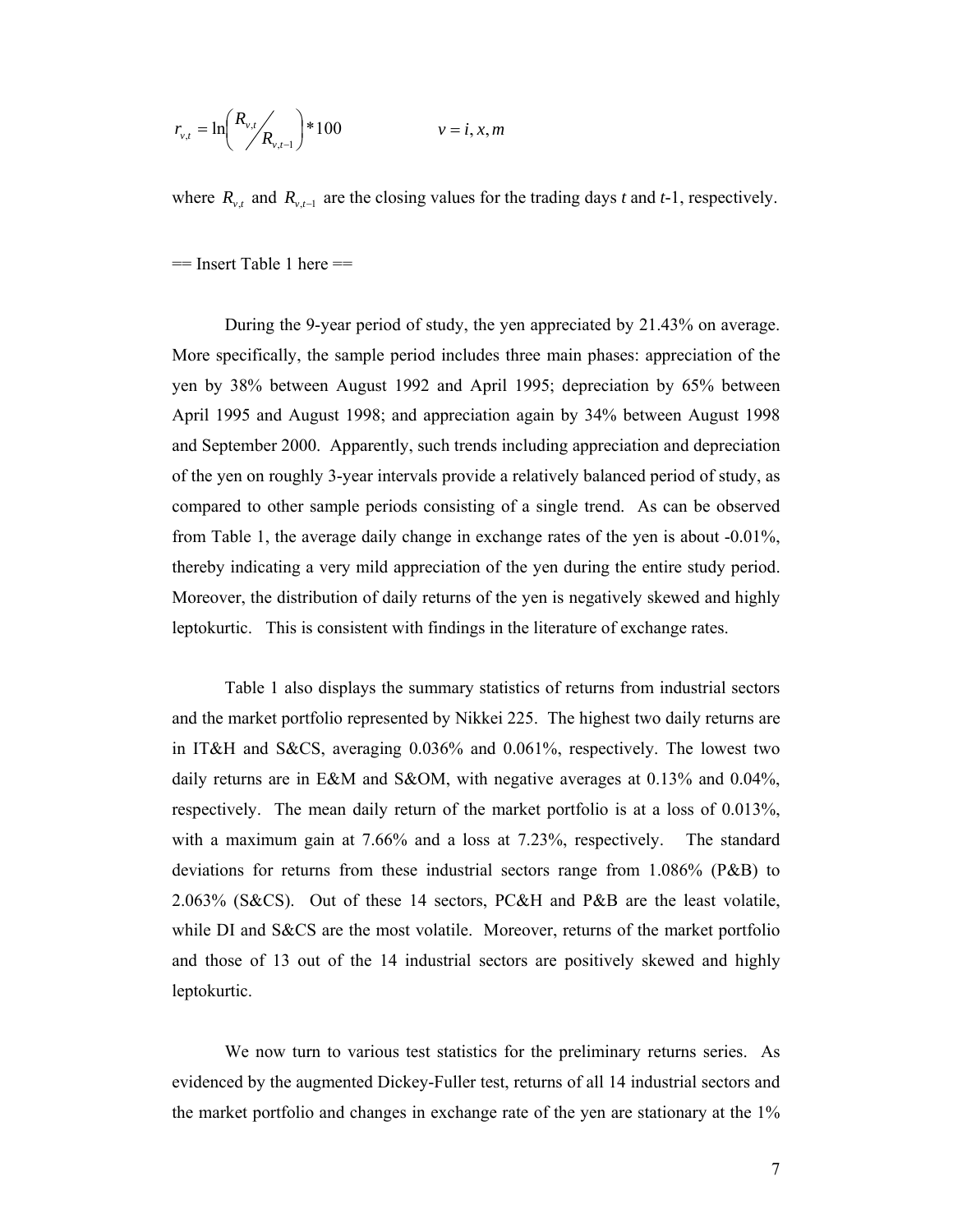level of significance. However, the Jarque-Bera test for non-normality is highly significant in all fourteen sectors, thereby rejecting the null hypothesis that the daily returns in the industrial sectors are normally distributed. In addition, the Ljung-Box statistics evaluated at 20 lags provide support for linear dependency in every sector. Except for A&P and C, the runs tests for the remaining 13 sectors also provide evidence of some dependency. Moreover, the Ljung-Box statistics of squared returns evaluated at 20 lags indicate evidence of non-linear dependence. It may be due to autoregressive heteroskedasticity. In the next section, we shall investigate all three aspects of exchange rate exposure of sectoral returns in tandem.

#### **3. The GJR-GARCH Model**

The GARCH model pioneered by Bollerslev (1986) and its subsequent extension are well-documented in the literature on modeling conditional volatility in empirical economics and finance. One stylized fact is that asset returns are found to exhibit strong asymmetric conditional volatility, thereby indicating that negative return shocks induce greater future volatilities compared with positive shocks of the same magnitude. As such, many variants of GARCH-type models that are capable of capturing volatility asymmetry have been developed. A widely accepted variant of such models that allows for asymmetric effects is the GJR-GARCH model of Glosten et al. (1993). In this paper, we adopt a bivariate GJR-GARCH(1,1) model to capture the three aspects of exchange rate exposure of sectoral returns. The mean and variance structures are specified as follows:

Mean equation for sectoral returns:

$$
r_{i,t} = a_0 + a_m r_{m,t} + a_{x-1} r_{x,t-1} + \sum_{k=1}^{q} a_{i-k} r_{i,t-k} + \varepsilon_{i,t}; \qquad i = 1, 2, \dots n
$$
 (2)

Mean equation for changes in exchange rate of the yen:

$$
r_{x,t} = b_0 + \sum_{l=1}^{s} b_{x,t-l} r_{x,t-l} + \varepsilon_{x,t}
$$
 (3)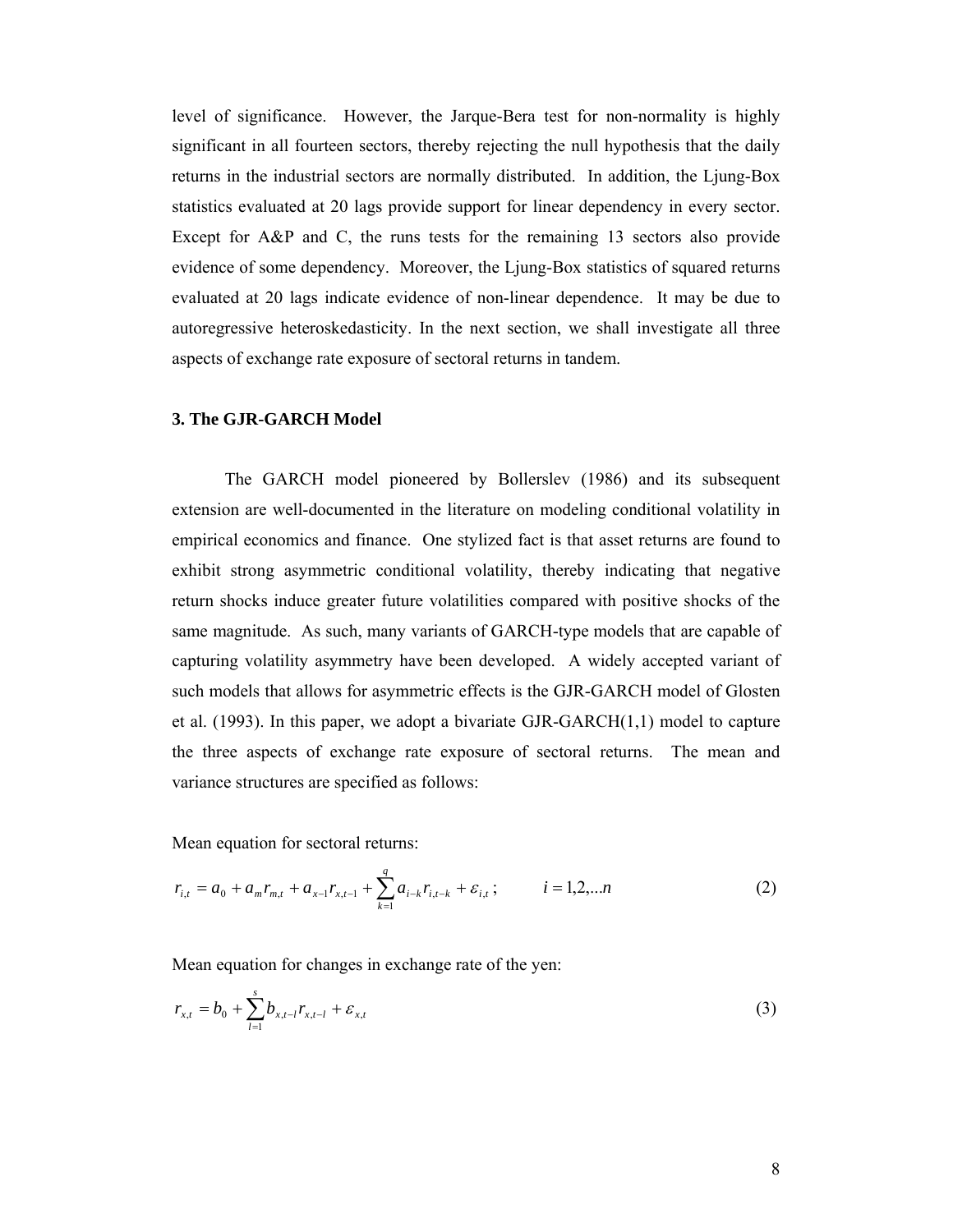Variance equations:

$$
\varepsilon_{t} = z_{t} H_{t}^{\frac{1}{2}} \qquad \qquad \varepsilon_{t} | I_{t-1} = (\varepsilon_{i,t} \varepsilon_{x,t})' | I_{t-1} \sim N(0, H_{t}) \qquad (4)
$$

$$
h_{i,t} = \omega_i + \alpha_i \varepsilon_{i,t-1}^2 + \gamma_i d_{i,t-1} \varepsilon_{i,t-1}^2 + \beta_i h_{i,t-1} + \alpha_{ix} \varepsilon_{x,t-1}^2 + \gamma_{ix} d_{x,t-1} \varepsilon_{x,t-1}^2
$$
 (5)

$$
h_{x,t} = \omega_x + \alpha_x \varepsilon_{x,t-1}^2 + \gamma_x d_{x,t-1} \varepsilon_{x,t-1}^2 + \beta_x h_{x,t-1}
$$
 (6)

$$
h_{ix,t} = \rho_{ix} (h_{i,t} h_{x,t})^{\frac{1}{2}} \tag{7}
$$

where  $r_{i,t}$  is the daily return of industrial sector *i* at time *t*;  $r_{m,t}$  is the return of market portfolio at time *t*;  $r_{x,t}$  is the change in exchange rates of the yen at time *t*. In addition,  $\epsilon$ <sub>*t*</sub> is a 2 x 1 vector of the daily shocks of  $\epsilon$ <sub>*i*, $\epsilon$ <sub>*x*,*t*</sub> at time *t* pair-wise with each sector</sub> *i*. And  $\varepsilon$ <sub>*t*</sub>  $| I_{t-1}$  denotes the 2 x 1 vector of random shocks at time *t* given all available information at time  $(t - 1)$ . We assume that it follows a bivariate normal distribution with 0 mean and variance given by  $H_t$ , which is a 2 x 2 variance-covariance matrix. For each sector, the main-diagonal elements of  $H<sub>t</sub>$  are the conditional variance of sectoral returns and changes in exchange rate of the yen captured by the GJR-GARCH (1,1) models in equations (5)-(6), respectively. Here,  $d_{u,t-1} = 1$  if  $\varepsilon_{u,t-1} < 0$ and zero otherwise, for  $u = i, x$ . The off-diagonal element of  $H_t$  is the conditional covariance of sectoral returns and changes in exchange rate of the yen. Finally  $z$ , denote the standardized errors which are assumed to be independently and identically distributed with mean 0 and variance 1.

Some discussions on the model setup are in order. As regards the mean equation (2) for sectoral returns, we follow Bartov and Bodnar (1994) and others to include lagged variables of exchange rate changes to capture the possible impact on stock returns<sup>8</sup>. As such, the exposure coefficient  $a_{x-1}$  measures the sensitivity of sectoral returns at time  $t$  to the exchange rate changes at time  $(t - 1)$ . Given that the exchange rate is expressed as local currency price of foreign currency, a positive

<sup>&</sup>lt;sup>8</sup> We are grateful to one referee for pointing out that the suggested bivariate GJR-GARCH model no longer captures the contemporaneous exchange rate changes in the mean equation. This is due to the time series structures in the reduced form. While the conventional augmented market model is able to capture the contemporaneous exchange rate changes in the mean equation, however, it does not capture the other aspects of exchange rate exposure of sectoral returns as specified in the variance equation discussed in this paper. Apparently, there is a trade off here.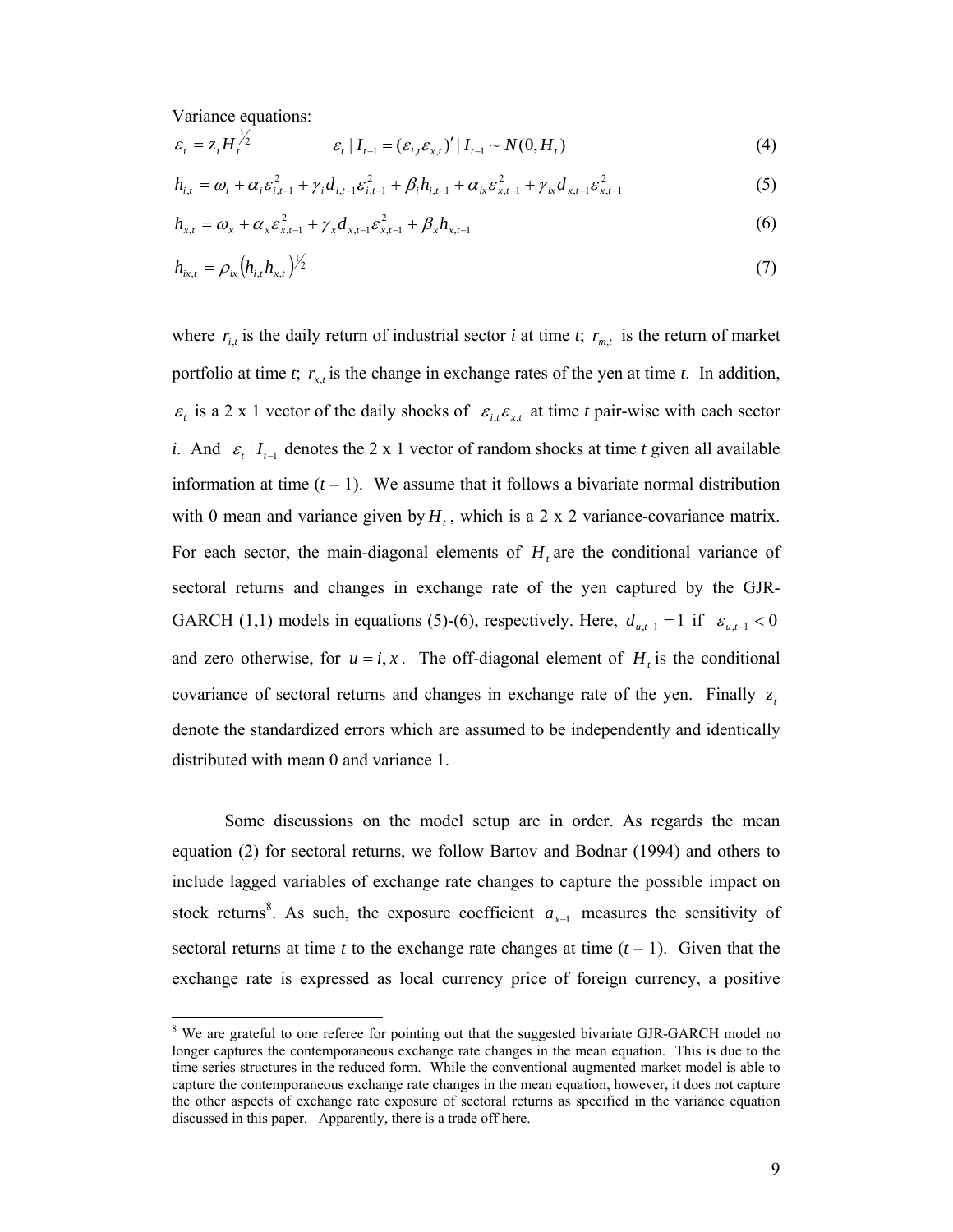coefficient implies that sectoral returns increase with a depreciation of the yen. This should be the case for those industrial sectors dominated by exporting firms. We note in passing that based on the Ljung-Box statistics<sup>9</sup>, the optimal lag order for  $q$  ranges from 1 to 3 across sectors.

Turning to the mean equation in (3) for changes in exchange rate of the yen, we assume that it follows an autoregressive process of order s. However, sectoral returns are not included as explanatory variables in this equation. There are two main reasons. First, each industrial sector is sufficiently small as compared to the whole economy. It is therefore reasonably safe to assume that the exchange rates are almost entirely dependent on activities in the rest of the economy (see Bodner and Gentry (1993)). Hence, returns on a particular sector are assumed to have negligible effect on the exchange rate. Second, we have performed the Granger-causality tests for all sectors with changes in exchange rates and we find that none of the returns series Granger-causes exchange rate changes. Similarly, returns of the market portfolio are not included in the mean equation either. Although the "stock-oriented approach" to determining exchange rates provides some theoretical support for such an inclusion, we exclude the market returns because they do not Granger-cause exchange rate changes. Furthermore, as revealed by results of preliminary regressions, the corresponding coefficient of market returns in the mean equation is insignificant at the 5% level for all 14 sectors. And, based on the Ljung-Box statistics, we find that the optimal lag order of *s* is 1 across sectors.

The variance equation in (5) for returns of the  $i<sup>th</sup>$  sector includes the GARCH (1, 1) terms ( $\alpha_i$  and  $\beta_i$ ) and the GJR term with coefficient  $\gamma_i$ . In order to measure the exchange rate exposure of the volatility of sectoral returns, a cross ARCH term is included and its impact on volatility of returns is captured by parameter  $\alpha_{i}$ . In other words, a positive and significant estimate indicates that volatility of changes in exchange rates may increase the volatility of sectoral returns. Moreover, a cross GJR term is added to capture the possibly asymmetric volatility of exchange rate changes

 $\overline{a}$ 

<sup>9</sup> We have also tried other procedures for picking the autoregressive lag structure, such as the information-based rules including the Akaike and Schwartz Bayesian information criterion. The results are consistent.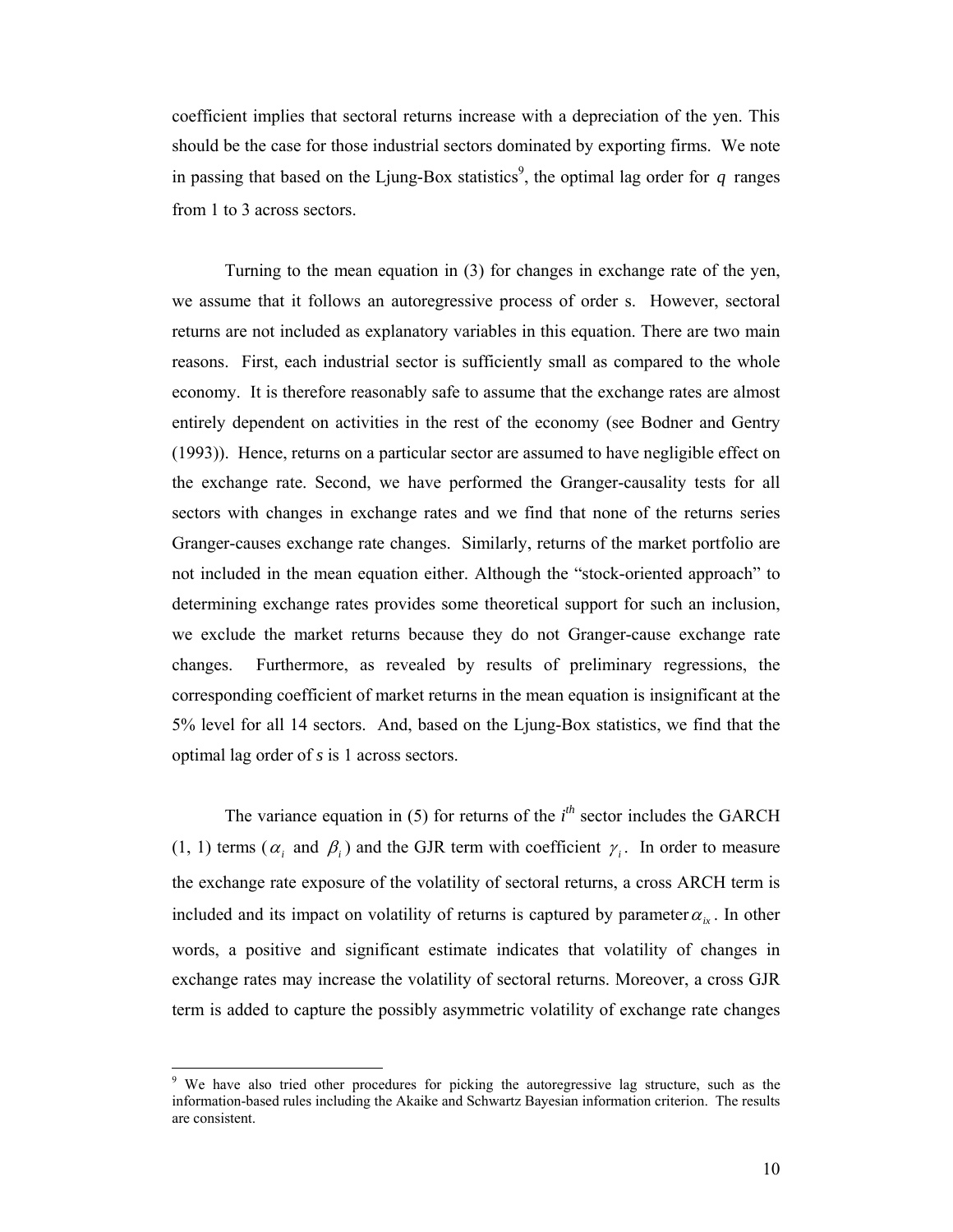by parameter  $\gamma_{ix}$ . A negative and significant coefficient implies that a depreciation shock of the yen induces even greater volatility in sectoral returns than an appreciation shock of the yen of the same magnitude.

Similarly, the variance equation in (6) for changes of exchange rate of the yen is assumed to follow a  $GARCH(1,1)$  process, together with an GJR term to capture the possibly asymmetric exchange rate volatility by parameter  $\gamma_x$ . The justification is that exchange rate changes are often negatively skewed. See the summary statistics reported in Table 1 of Section 2. As such, we will find some support for asymmetric volatility associated with exchange rate changes provided that the estimated values of  $\gamma_{x}$  are statistically significant.

The conditional covariance of sectoral returns and exchange rate changes equation in (7) is written as the product of time-invariant correlation coefficient ( $\rho_{ix}$ ) and square root of the conditional variance of returns and exchange rate changes. The constancy of  $\rho_{i\alpha}$  is proposed by Bollerslev (1990) to ensure that the variance and covariance matrix is positive definite. We also relax such an assumption by using a time-varying correlation counterpart proposed by Tse and Tsui (2002). By doing so, we introduce a time-varying correlation matrix of sectoral returns *i* and exchange rate changes *x* at time *t*, which is assumed to be dependent on its term at time  $(t - 1)$  and the sample correlation matrix at time  $(t - 1)$  as indicated below:

$$
\Gamma_{ix,t} = (1 - \theta_1 - \theta_2)\Gamma_{ix} + \theta_1\Gamma_{ix,t-1} + \theta_2\psi_{ix,t-1}
$$
\n
$$
(8)
$$

where  $\Gamma_{i x,t}$  is 2 x 2 time-varying correlation matrix at time *t*, which includes timevarying correlation coefficients between sectoral returns and exchange rate changes as off diagonal elements;  $\Gamma_{i}$  is 2 x 2 matrix that includes the Bollerslev (1990) timeinvariant component as off diagonal elements;  $\psi_{i x,t-1}$  is the sample correlation matrix of *z* at time *t*-1.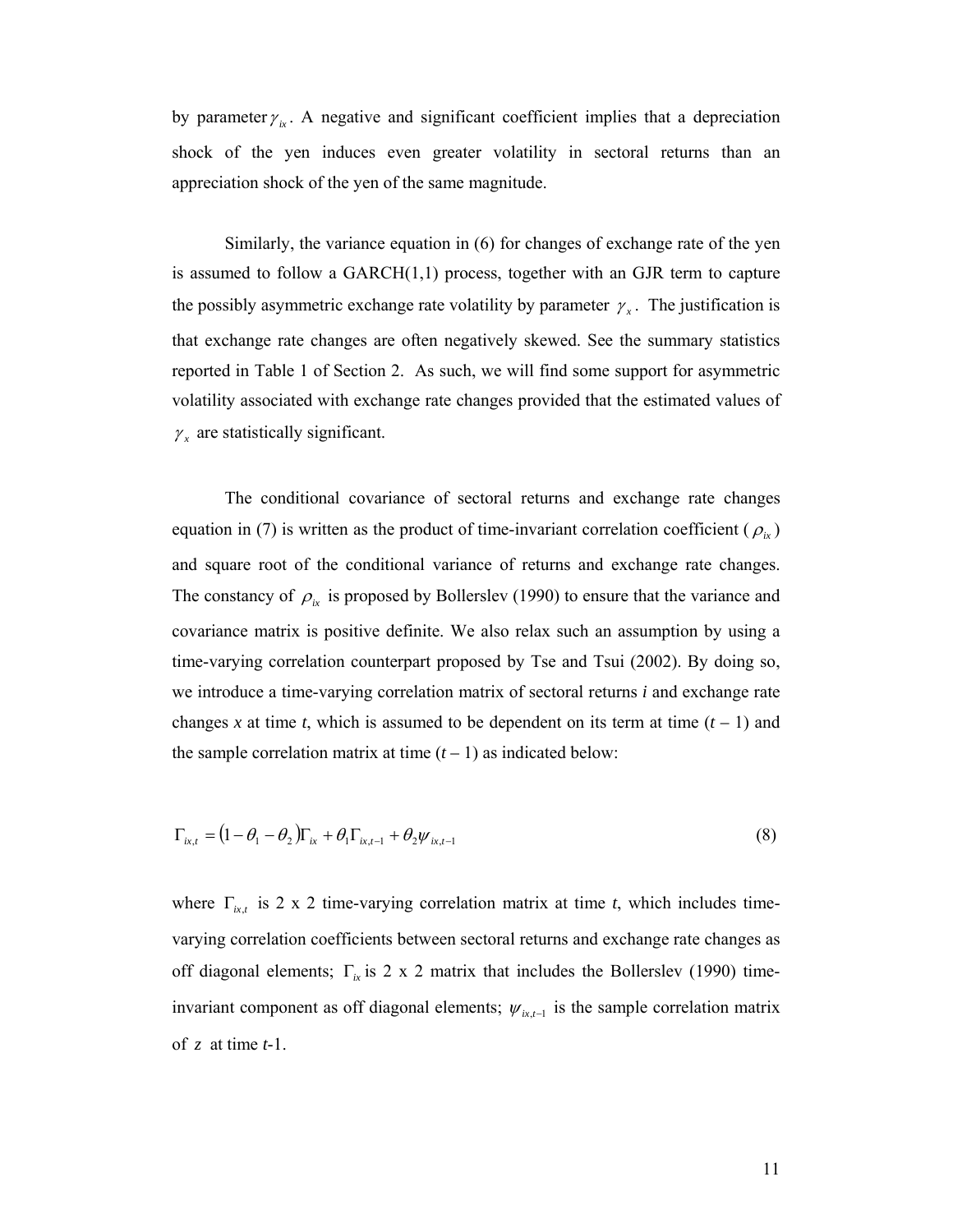Assuming normality and ignoring the constant term, one can define the conditional log- likelihood of  $\varepsilon$ <sub>*t*</sub> as follows:

$$
\ell(\varphi)_t = -\frac{1}{2}\ln|H_t| - \frac{1}{2}\varepsilon_t^{\prime} H_t^{-1}\varepsilon_t
$$
\n(9)

$$
= -\frac{1}{2} \ln |D_t \Gamma D_t| - \frac{1}{2} \varepsilon_t^{'} (D_t \Gamma D_t)^{-1} \varepsilon_t
$$
\n(10)

where  $\varphi$  is the vector of parameters to be estimated;  $\varepsilon$  is the 2 x 1 vector of residuals from equations (2) and (3) at time  $t$ ;  $D<sub>t</sub>$  is a 2 x 2 diagonal matrix whose diagonal elements are  $h_{i,t}^{\frac{1}{2}}$  and  $h_{x,t}^{\frac{1}{2}}$ ;  $\Gamma$  is the 2 x 2 time-invariant correlation matrix whose diagonal elements are 1's and off-diagonal elements are represented by  $\rho_{ix}$ . The loglikelihood function of the sample is obtained as:  $L(\varphi) = \sum_{i=1}^{T} \ell(\varphi)_i$ , where *T* is the number of observations. All estimates of parameters  $\varphi$  in this paper are obtained by the method of maximum likelihood using programs coded in GAUSS.

#### **4. Results and Discussions**

In this section, we will first report and discuss estimation results of the bivariate GJR-GARCH model. This includes all three aspects of exchange rate exposure of sectoral returns and diagnostic checks for adequacy of the proposed model. Then we move on to examine some dynamic properties of exchange rate exposure of sectoral returns and their conditional volatilities through simulation. The simulated impulse responses of nine sectors will be discussed accordingly. We also demonstrate by simulation that a possible indirect effect of the volatility of exchange rate exposure on sectoral returns could still be possible even if such returns are not directly exposed to changes of the exchange rate of the yen in the mean equation.

 $=$  Insert Tables 2 & 3 here  $=$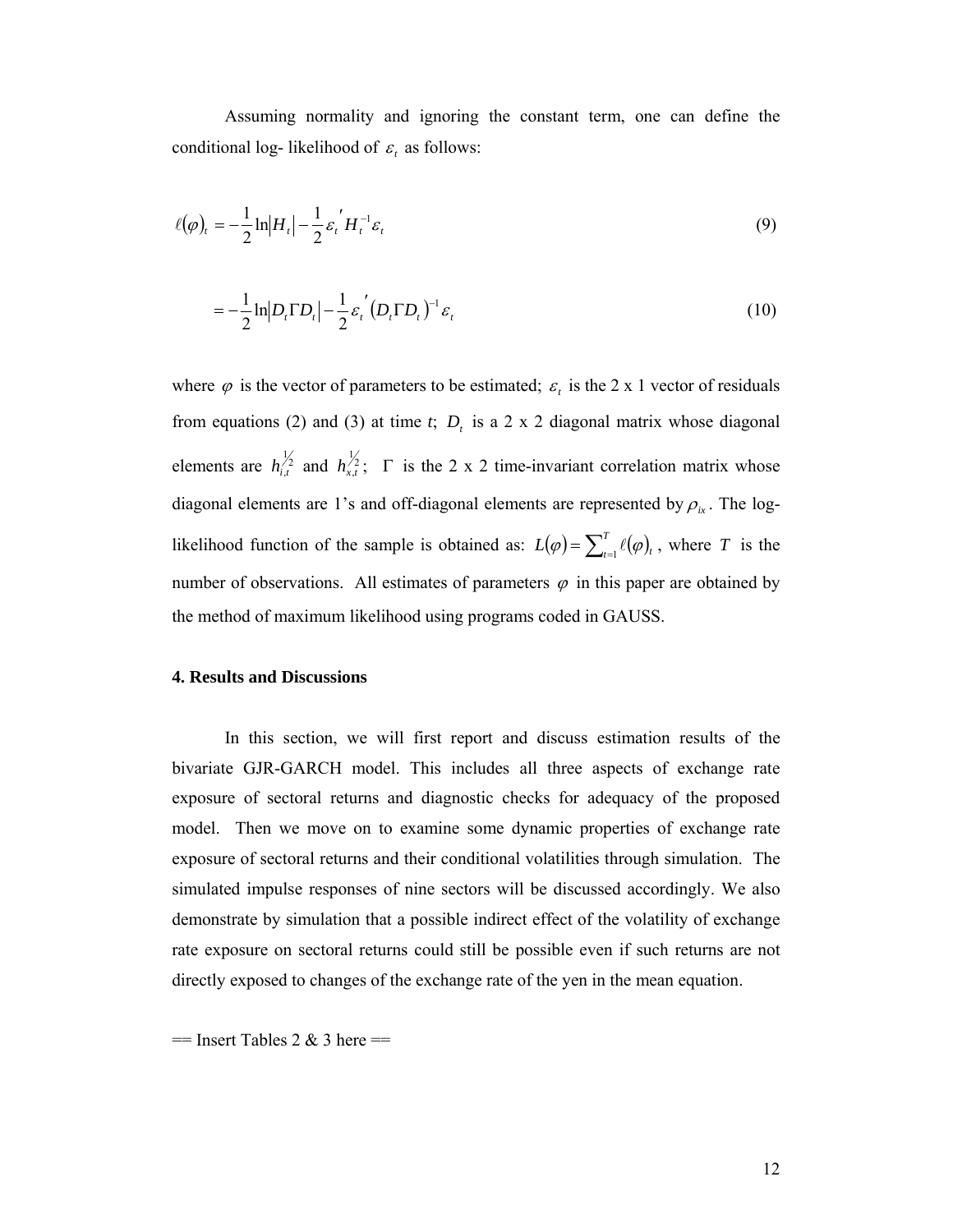#### **4.1 Estimation Results**

Tables 2-3 reports the maximum likelihood estimation of parameters of the bivariate GJR-GARCH model for returns of the 14 Japanese industrial sectors. Six sectors are significantly exposed to exchange rate changes of the yen (see row 1 of Tables 2 & 3). They include: A&P (automobile and parts), C&BM (construction and building materials), E&EE (electrical and electronic equipment), HH&T (household goods and textiles), IT&H (information technology and hardware), and O&G (oil and gas), respectively. The estimates of  $a_{r-1}$  (exposure coefficient) across these sectors range from -0.0403 (*t*-statistic: -2.4) in C&BM to 0.1759 (*t*-statistic: 6.45) in IT&H. And five of such estimates are greater than 0.1, indicating that returns in these sectors are relatively more sensitive to changes in exchange rate of the yen.

Regarding signs of the exposure coefficient, sectors like A&P, E&EE, HH&T and IT&H are expected to be positively related to exchange rate changes. This implies that returns on these sectors increase with depreciation of the yen. Our finding is consistent with the economic theory as these industrial sectors are mainly engaged in exporting goods or services. The negative relationship between O&G and exchange rate changes can be attributed to Japan's heavy import reliance in that sector. Although she does not have significant domestic resources of crude oil, natural gas and other energy, Japan is the world's third largest oil consumer and second largest energy importer (EIA, 2004). Our results are also consistent with the findings of Bodnar and Gentry (1993) and Dominguez (1998). They report that electrical machinery, precision instruments and industrial sectors are positively exposed to exchange rate changes while oil and coal and energy and utilities sectors show the opposite result<sup>10</sup>. However, we note that  $C&BM$  (construction and building materials) sector is negatively exposed. Unlike the O&G sector, it is difficult to craft a clear-cut explanation in terms of imports and exports. The difficulty is partly due to the different classification systems used in sectoral stock indexes and import/export  $data<sup>11</sup>$ . On the other hand, it is inappropriate to solely attribute the exchange rate

<sup>&</sup>lt;sup>10</sup> However, Bodnar and Gentry (1993), Dominguez (1998) and our study employ three different industry classification systems.

 $11$  For instance, the industrial sectors used in this study are due to the FTSE actuaries system whereas the data in Yearbook of International Trade Statistics are based on Standard International Trade Classification (SITC). Although sectors like oil and gas are common to both systems, in many other sectors, such a commonality does not exist.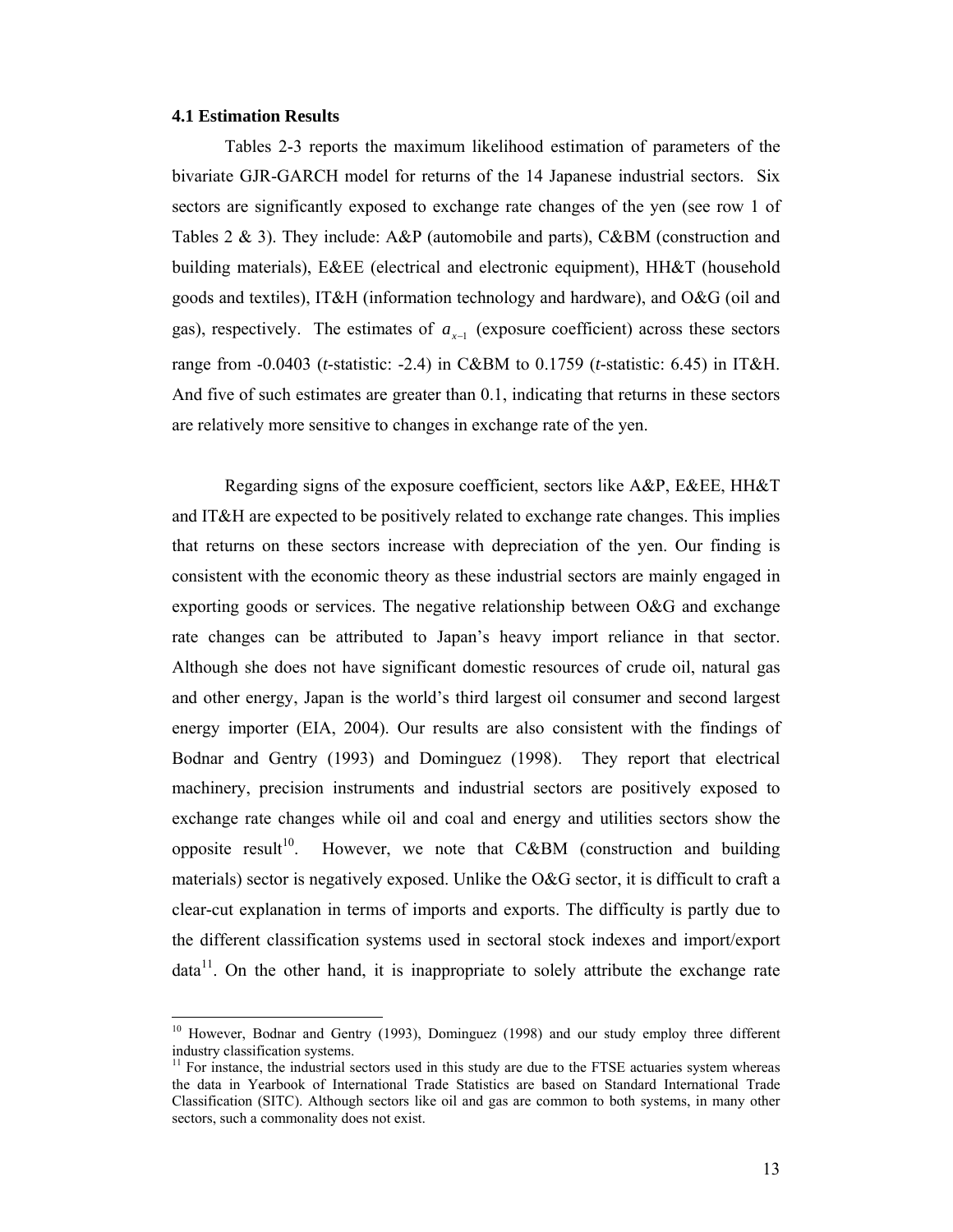exposure of sectoral returns to the aggregate import/export trade statistics. Indeed, we have mentioned in Section 1 that exposure of sectoral indexes is determined by other industry characteristics besides imports and exports $12$ .

In addition, there is support for asymmetric volatility in the GJR-GARCH model, as evidenced by the estimated coefficient of own GJR term  $(\gamma_i)$  for four sectors (see row 6 in Tables 2 & 3). They include: C (chemicals),  $C\&B$ (constructions and building), E&M (engineering and machinery), and P&B (pharmaceuticals and biotechnology). All four estimates are significant at the 5% level and bear the expected positive sign, suggesting that the leverage effect is at work when there is a reduction in sectoral returns. We also find evidence of asymmetric volatility associated with exchange rate changes. Indeed, all the estimated values of  $\gamma$  are significant at the 1% level in the variance equation. See row 9 in Tables 2 & 3.

Moreover, there are evidence of cross-volatility spillover  $(\alpha_{ix})$  between exchange rate changes and sectoral returns in six industrial sectors. They include: A&P (automobile and parts), DI (diversified industries), E&EE (electrical and electronics equipment), E&M (engineering and machinery), HH&T (household goods and textiles) and S&CS (software and computer services), respectively. See row 7 in Tables 2 & 3. The estimates of  $\alpha_{ix}$  range from 0.0164 (*t*-statistic: 2.46) in HH&T to 0.1360 (*t*-statistic: 4.17) in DI. In addition, the sign of  $\alpha_{i}$  is positive in all significant cases, suggesting that an increase in the volatility in foreign exchange market may spillover as an increase in the volatility of sectoral returns.

Furthermore, we find evidence of asymmetric cross-volatility spillover between exchange rate exposure and sectoral returns in six sectors (see row 8 in Tables 2 & 3). They are: DI (diversified industries), E&EE (electrical and electronics equipment), E&M (engineering and machinery), HH&T (household goods and textiles), O&G (oil and gas), and S&CS (software and computer services). Except for

 $\overline{a}$ 

 $12$  Apparently, a detailed discussion of the "determinants" of the exposure of sectoral returns in terms of industrial characteristics and firm-specific factors such as hedging activities is beyond the scope of this study.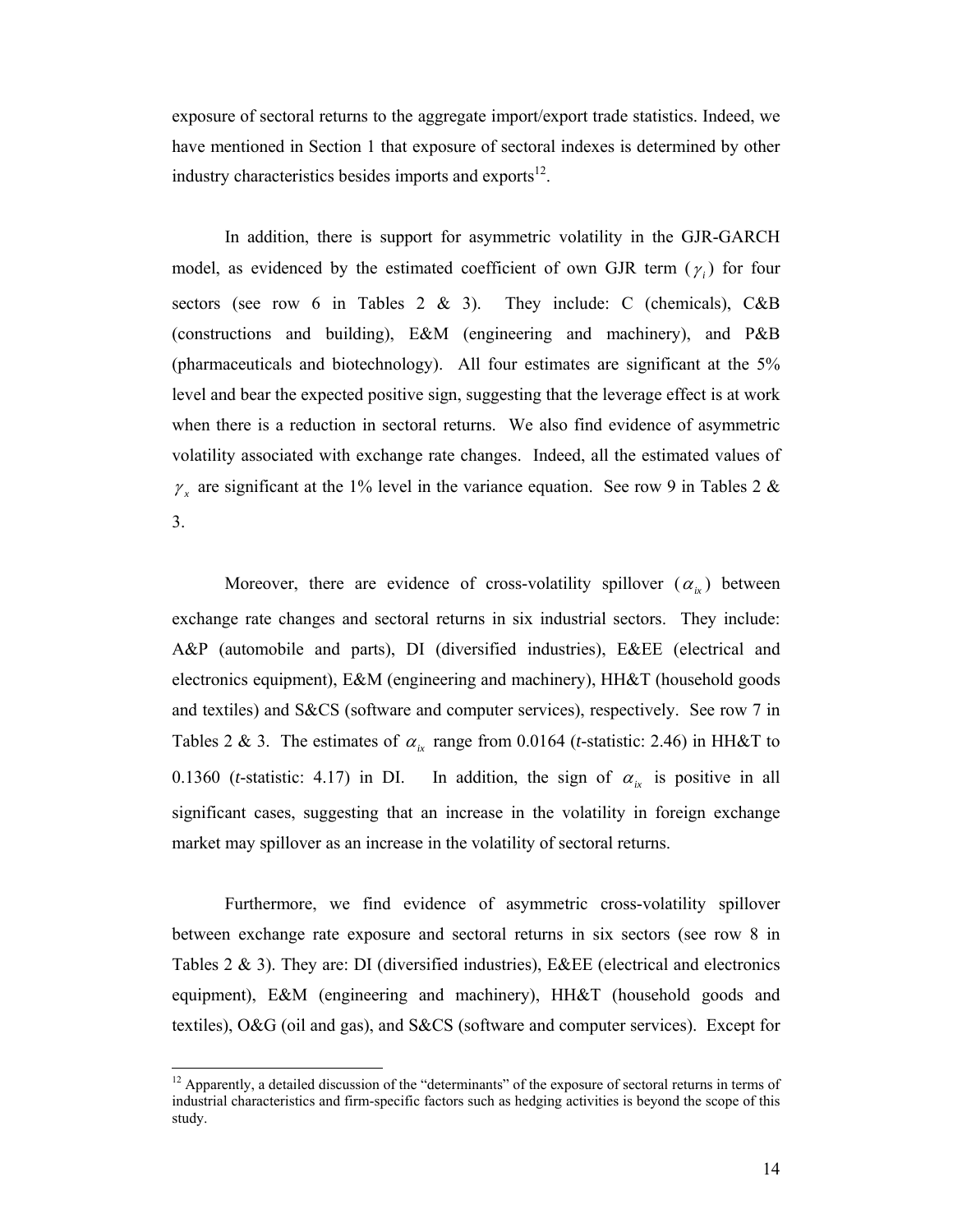O&G, signs of the estimates of the cross GJR term  $(\gamma_{i\alpha})$  are all negative in all significant cases, ranging from -0.1708 (*t*-statistic: -4.39) in DI to -0.0195 (*t*-statistic: -2.18) in E&EE. This implies that the returns in these sectors are not only highly sensitive to the volatility in foreign exchange market but also highly vulnerable to depreciation of the yen. Given that the exchange rate is expressed as local currency price of foreign currency and that an increase in the exchange rate indicates depreciation, depreciation shocks in the exchange rate of the yen tend to spark off higher fluctuations in the sectoral returns than appreciation shocks. One explanation is that the depreciation of local currency is always regarded as 'bad' news, regardless of the magnitude, thereby signaling the imminent arrival of larger and persistent depreciations. This may result in program trading which has the potential of decreasing of stock prices through increased selling pressures (see Maghrebi et al., 2004). However, O&G sector emerges as a somewhat surprising case as it not only displays a positive cross GJR term, which is at odds with the previous argument, but also possesses a statistically insignificant cross ARCH term. This abnormality may be partly due to Japan's unusually higher import dependence for energy and partly due to the other industry- and firm-specific factors like hedging practices.

We next discuss estimates of the constant correlation coefficient ( $\rho_{ix}$ ) in the bivariate GJR-GARCH model. As can be observed from row 10 of Tables 2 & 3, 8 out of 14 sectors show statistically significant contemporaneous relationship of the volatility of sectoral returns with that of exchange rate changes at the 5% level. These 8 sectors include: A&P (automobile and parts), C&BM (construction and building materials), E&EE (electrical and electronic equipment), HH&T (household goods and textiles), IT&H (information technology and hardware), O&G (oil and gas), S&OM (steel and other metals), and T (telecom), respectively. Six out of these 8 sectors are also significantly exposed to exchange rate changes as reflected by estimates of *a<sub>x−1</sub>* (exposure coefficient). We note in passing that our estimates of sectoral correlation coefficients are relatively smaller in magnitude as compared to those based on national stock index returns. For instance, Kanas (2000), reports estimates of constant correlation coefficient ranging from 0.25 to 0.61 in a similar study that employs national stock indexes of US, Japan Canada, France, UK, and Germany.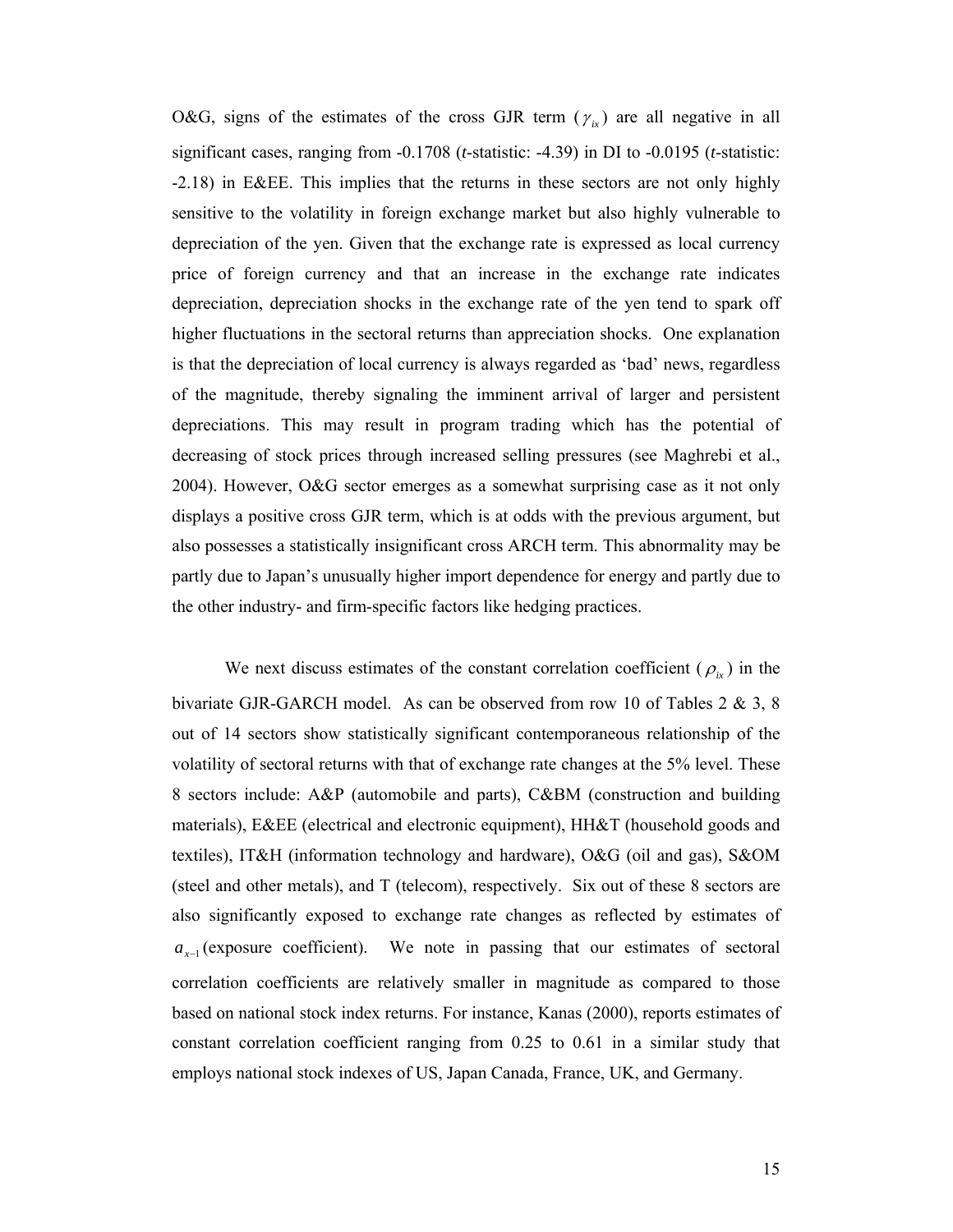In addition, as can be observed from row 10 of Tables  $2 \& 3$ , returns on 4 sectors (A&P, E&EE, HH&T and IT&H) are positively correlated with exchange rate changes. Our findings are also consistent with the sign of the estimated exposure coefficient ( $a_{x-1}$ ). As expected, these 4 sectors are basically export-dominant sectors. In contrast, returns on the remaining 4 sectors (C&BM, O&G, S&OM and T), display a negative correlation with exchange rate changes. Again, 2 of these 4 sectors display negative exposure coefficients in the mean equation. However, the negative correlation between exchange rate changes and returns on S&OM and on T sectors is a bit puzzling, as these two sectors mainly consist of exporting firms instead of importing firms. A possible explanation due to Chow and Chen (1998) is related to Japan's lack of natural resources and heavy import dependence for production for local usage and exports. Besides the constant correlation between exchange rate changes and sectoral returns, estimation results for the time-varying correlation are worth mentioning<sup>13</sup>. The estimated coefficient of its own lag ( $\theta$ <sub>1</sub>) is significant at the 5% level in 9 out of 14 sectors. But the estimated sample correlation coefficient  $(\theta_2)$ is significant only in two sectors, and A&P (automobile and parts) is the only sector that enjoys significance in both parameters. As such, we do not report the estimation in detail. The results are available from the authors upon request.

A comparison of our results with those of Kanas (2000) and Yang and Doong (2004) are in order. This is to enhance further understanding of the argument of "averaged-out exposure" as discussed in Section 1. First, Yang and Doong (2004) do not find strong evidence of the exchange rate exposure of the national stock indexes in question. More specifically, they report that only 1 out of 6 cases that shows the exposure of market returns. Second, both Kanas (2000) and Yang and Doong (2004) do not cite evidence of the exposure of the volatility of market returns. We conjecture that this may be partly due to the use of highly aggregated stock indexes at the country level. As can be observed from Table 4, exchange rate exposures of both market returns and its volatility are not statistically significant even at the 10% level. This implies that both the exchange rate exposure itself and asymmetries associated with exposure may also be averaged out when highly aggregated indexes are used.

 $\overline{a}$ 

<sup>&</sup>lt;sup>13</sup> Due to convergence problems, we have omitted the cross ARCH and GJR terms in the variance equation (6) when we tested for the suitability of the time-varying correlation counterpart of the model.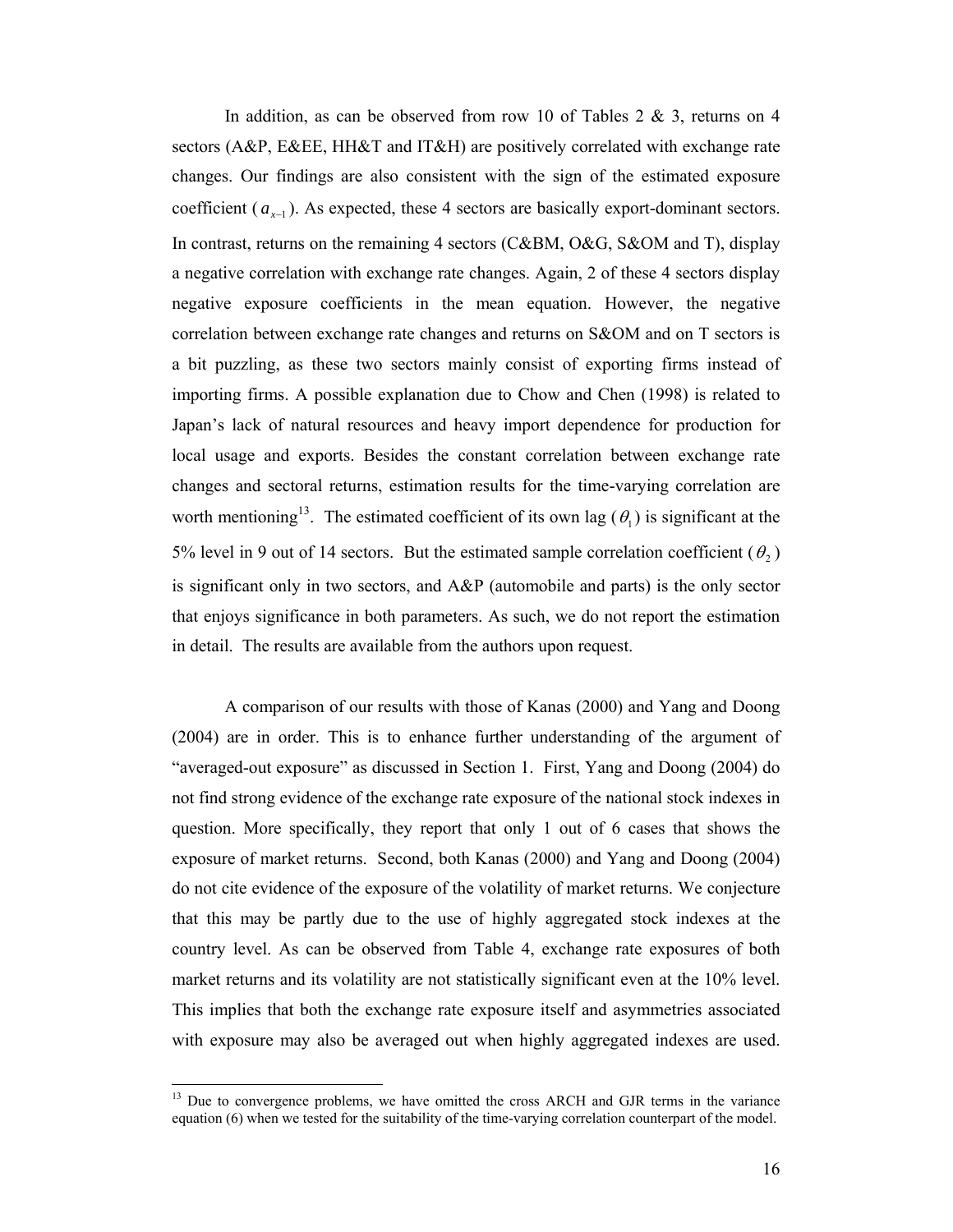Our finding not only supports the "averaged-out exposure" argument, but also corroborates the use of 'sector' as the unit of analysis.

 $=$  Insert Tables 4 and 5 here  $=$ 

Table 5 summarizes findings of various aspects of exchange rate exposure that are significant at the 5% level for each sector. They include: exposure in returns  $(a_{x-1})$ , exposure in volatility  $(a_{ix})$ , asymmetric exposure in volatility  $(\gamma_{ix})$ , and correlation between exchange rate changes and sectoral returns ( $\rho_{i\alpha}$ ), respectively. Firstly, A&P (auto and parts), E&EE (electronics and electrical equipment) and HH&T (household goods and textiles) are the only 3 out of 14 sectors significantly exposed to all three aspects of exchange rate exposure represented by  $a_{x-1}$ ,  $\alpha_{ix}$  and  $\rho_{ix}$ . Secondly, C&BM, (construction and building materials), IT&H (information technology and hardware) and O&G (oil and gas) are significantly exposed in terms of  $a_{x-1}$  and  $\rho_{ix}$ , but not in terms of  $\alpha_{ix}$ . Thirdly, the sectors PC&H (personal care and household products), P&B (pharmaceuticals and biotechnology) and C (chemicals) are not exposed to exchange rate changes through any of these aspects. We attempt to offer three explanations in line with the fact that they are traded goods sectors and are likely to be dominated by firms with a high degree of internationalization. First, exchange rate exposure may be simply averaged out by the existence of both importing and exporting firms in the same industry. Second, the exporters in these sectors may be highly import dependent for inputs and therefore gains and losses of depreciation/appreciation may be averaged out. Particularly, it is highly possible as our study period includes both appreciation and depreciation phases of the yen. Third, firms in these industries may be heavily engaged in hedging activities in order to mitigate the currency risk.

Fourthly, DI (diversified industries), E&M (engineering and machinery) and S&CS (software and computer services) are observed to be having an insignificant exposure coefficient *x*−<sup>1</sup> *a* at the 5% level. According to the conventional measure of exchange rate exposure based on the augmented market model, these 3 sectors are not exposed to currency risk at all. However, as can be observed from columns 3 and 4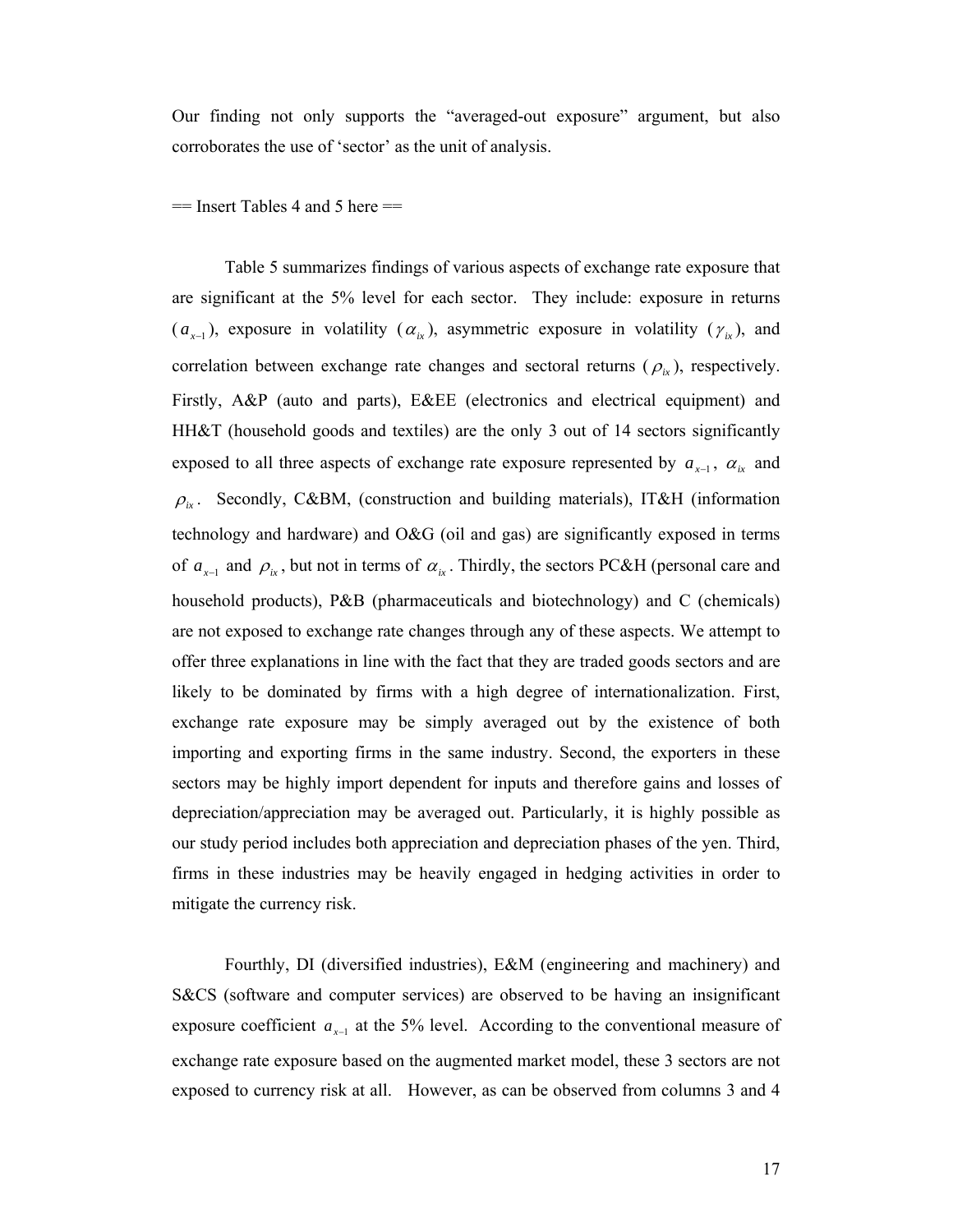of Table 5, conditional volatility of these three sectoral returns are significantly exposed to the volatility of exchange rate changes, thereby suggesting that the currency risk faced by a firm/sector is not fully captured by the conventional "exchange rate exposure coefficient" alone. The shortcomings in the conventional measure of exchange rate exposure are further corroborated by two more sectors. They include S&OM (steel and other metals) and T (telecom) with insignificant  $a_{r-1}$ , but significant correlation between volatility of returns and exchange rate changes.

 $==$  Insert Table 6 here  $==$ 

Table 6 shows the diagnostics including the summary statistics of the standardized residuals. Except for S&OM, kurtosis in all the other sectors has decreased<sup>14</sup>. Note that the Ljung-Box statistics for standardized residuals  $(Q)$  and for squared standardized residuals  $(Q^2)$  at 20 lags are significantly low as compared to those of the return series in Table 1. In addition, the runs test statistics for the residuals are insignificant for 12 out of 14 sectors. This implies that the proposed bivariate GJR-GARCH model is adequate<sup>15</sup> for capturing the three aspects of exchange rate exposure of sectoral returns.

#### **4.2 Simulation Results**

 $\overline{a}$ 

In order to better understand the dynamic properties of the exchange rate exposure of sectoral returns and their conditional volatilities, we simulate impulse responses to a unit shock in exchange rate changes through nine selected sectors using estimates of the bivariate GIR-GARCH model. The remaining five sectors are not picked because neither their returns nor conditional volatilities are exposed to exchange rate changes. The selected sectors can be further divided into three groups. Group A comprises sectors where only returns are exposed to foreign exchange rates. They include C&BM (construction and building materials), IT&H (information technology and hardware) and O&G (oil and gas). Group B consists of sectors whose

<sup>&</sup>lt;sup>14</sup> This result associated with the standardized residuals in the 'steel and other metals' sector is mainly due to a remarkable outlier which has not been filtered through the process. Kurtosis and Jarque-Bera statistic without that outlier are 4.77 and 325.66 respectively.

<sup>&</sup>lt;sup>15</sup> Surely other asymmetric GARCH models may also be adequate. But the focus of this paper is not on choosing a most suitable asymmetric GARCH model for the exchange rate exposure.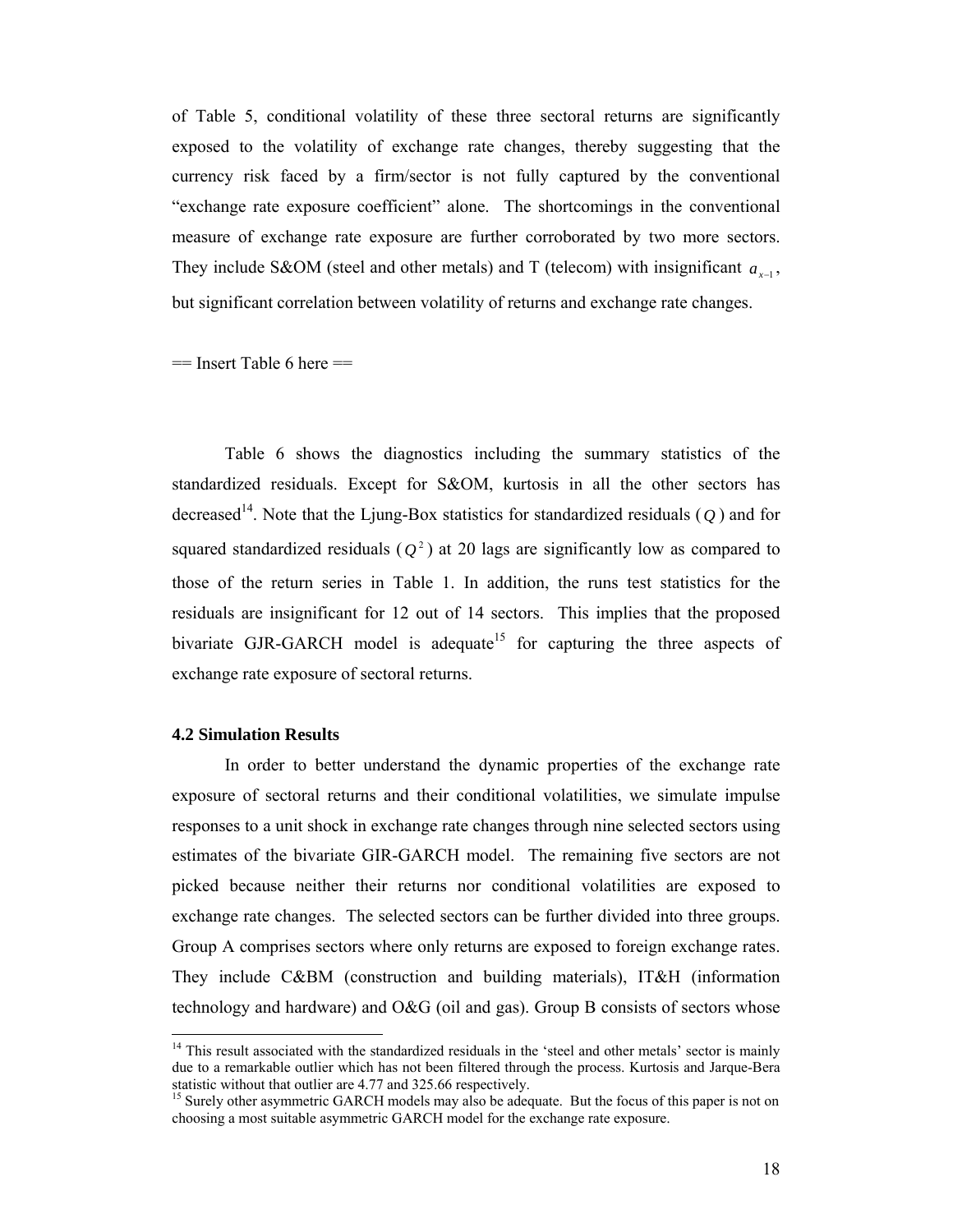returns and volatility are exposed to exchange rate changes. They include A&P (automobile and parts), E&EE (electronics and electrical equipment) and HH&T (household goods and textiles). In the sectors classified under group C, only the conditional volatility of returns is exposed to that of exchange rate changes. The sectors in this group are: D&I (diversified industries), E&M (engineering and machinery) and S&CS (software and computer services), respectively.

#### $=$  Insert Figures 1, 2 and 3 here  $=$

Columns 1-3 of Figures 1-3 display the corresponding impulse responses of each group of the selected industrial sectors to an exchange rate shock respectively, along with their 95 percent confidence bands indicated with dotted lines. For each figure, the first column indicates the responses of stock returns. The middle column indicates the responses of the volatility of stock returns. And the third column shows the responses of volatility of exchange rate changes.

As can be observed in Figure 1, although the volatility of returns of sectors in group A is not exposed to that of the exchange rate changes, their returns are exposed to such a shock. In all three sectors, the response of returns to the shock comes to its peak on the second day, dies down quickly and then becomes negligible within 5 days since the shock starts. Nevertheless, the short-lived impact of exchange rate shock is relatively larger in IT&H and O&G sectors. For instance, on the second day, the lower confidence band in the IT&H sector and the upper confidence band in the O&G sector lie above 0.1 and below -0.1, respectively.

Figure 2 shows the impulse responses for sectors in group B where both returns and conditional variances are exposed to the exchange rates. The pattern of the impulse responses of returns to an exchange rate shock is very similar to those observed in group A. As can be expected, the impact on volatility is more persistent than the impact on returns. The lower confidence band of the response of volatility does not become zero even after 20 days. However, the impact of an exchange rate shock on the volatility of returns is relatively smaller. Even the upper confidence band does not exceed 0.05 in E&EE and HH&T sectors. Moreover, the impact on volatility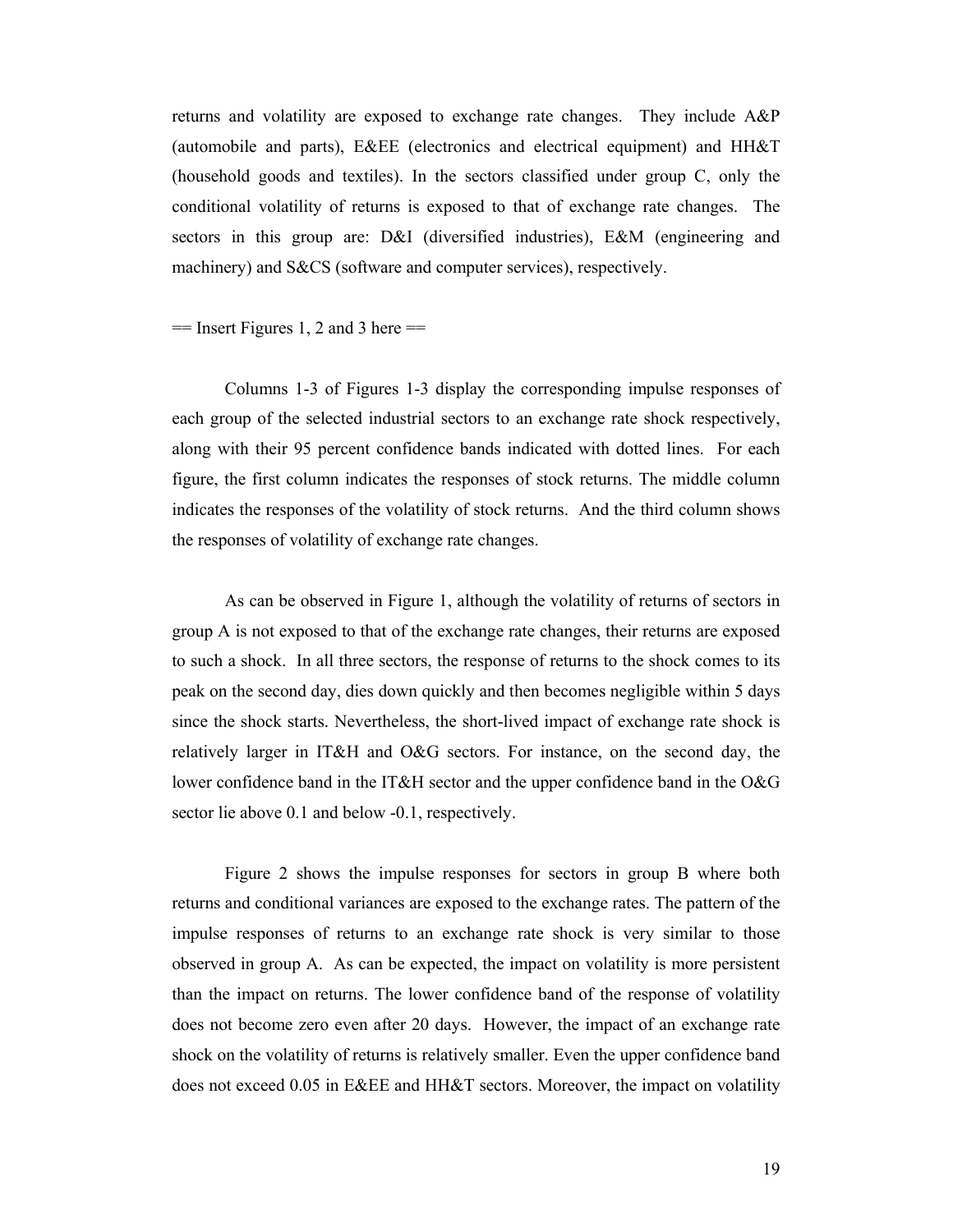of returns is smaller than the impact on the volatility of exchange rate changes for all three sectors.

The pattern of impulse responses of the sectors in group C is shown in Figure 3. It can be observed that only the conditional variances are exposed while the returns are not. Again, the impact of an exchange rate shock on the conditional variance is relatively more persistent. The effect of the exchange rate shock on the volatility of returns in DI and S&CS sectors are even greater than the impact on its own volatility.

 $=$  Insert Figure 4 here  $=$ 

 $=$  Insert Figure 5 here  $=$ 

Figure 4, which depicts the percentage changes in the relevant exchange rate during the sample period, exemplifies that exchange rate shocks of this nature and size are not uncommon. Overall, we observe that the patterns indicated by simulated impulse responses corroborate the findings reported in Sub-section 4.1. Particularly, sectors in group C support the main argument of this paper that exposure coefficient alone does not adequately capture the entire currency risk faced by firms. To further elaborate on this issue, we perform a simple simulation experiment using the DI sector from group C to demonstrate a possible indirect effect of the volatility of exchange rate exposure on returns. We first add a GARCH in the mean (GARCH-M) term in equation (2) to measure the sensitivity of the returns to its own volatility. The estimate of this new parameter is 0.1315 and is statistically significant at 10% with a *t*-statistic value of 1.85. We then simulate the returns by initiating a unit shock in exchange rate changes for the DI sector with the added GARCH-M term in the mean equation. Results are shown in Figure 5. As can be observed from the left panel, a somewhat persistent indirect impact could still affect the returns via the GARCH-M term, even if the returns are not directly exposed to the exchange rate changes. More importantly, there would be no such impact if the conditional volatility of the returns is not exposed to exchange rate volatility or the returns are not sensitive to its own volatility.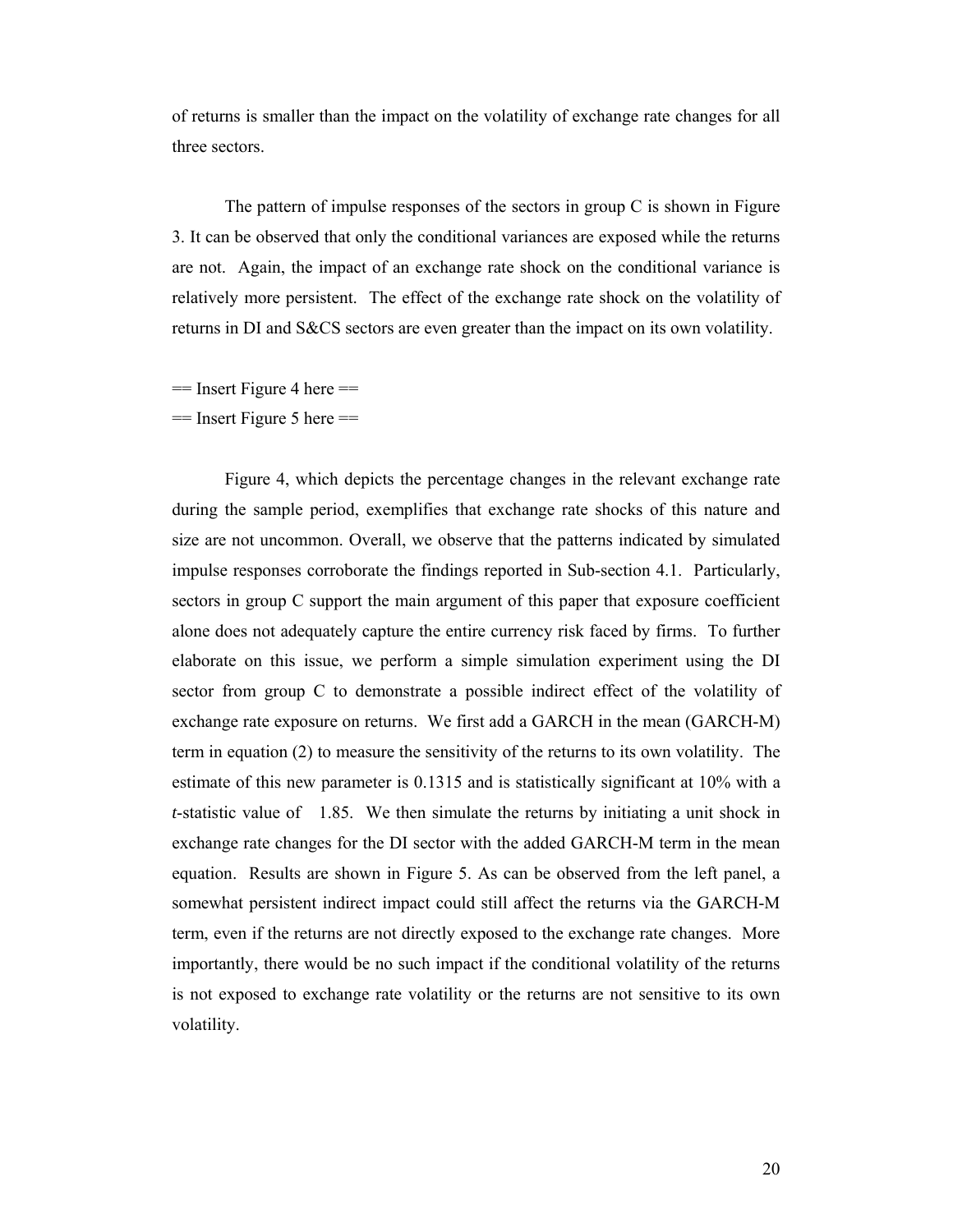#### **5. Concluding Remarks**

We have employed a bivariate GJR-GARCH model to capture the exchange rate exposure of fourteen Japanese industrial sectors, with emphasis on three aspects of exchange rate exposure: sensitivity of sectoral returns to changes in exchange rate of the yen; sensitivity of the conditional volatility of sectoral returns to that of changes in the exchange rate of the yen and its possibly asymmetric effect; and the correlation between sectoral returns and exchange rate changes. In general, we find strong evidence of exchange rate exposure in all three aspects. This implies that the entire currency risk actually faced by firms is not fully captured by the traditional "exchange rate exposure coefficient" alone.

We find that returns on sectors A&P (automobile and parts), E&EE (electrical and electronic equipment), HH&T (household goods and textiles) and IT&H (information technology and hardware) show positive exposure to changes in exchange rate of the yen. And returns in sectors O&G (oil and gas) and C&BM (construction and building materials) are negatively exposed to exchange rate changes. Our results are consistent with the previous studies of Japanese industries at the sector level.

In addition, volatility of returns in each of these six sectors is also significantly correlated with that of the exchange rate changes, and the sign of correlation coefficient is largely consistent with that of the exposure coefficient. Moreover, conditional volatility of returns in six sectors including A&P (automobile and parts), DI (diversified industries), E&EE (electrical and electronic equipment), E&M (engineering and machinery), HH&T (household goods and textiles) and S&CS (software and computer services) are positively exposed to that of exchange rate changes, suggesting that volatility in these sectors increases with an increase in volatility of exchange rate changes.

Furthermore, we find evidence of asymmetric exposure of the volatility of returns in six sectors (DI, E&EE, E&M, HH&T, O&G and S&CS). In five sectors, volatility of sectoral returns caused by a depreciation of the yen is greater than that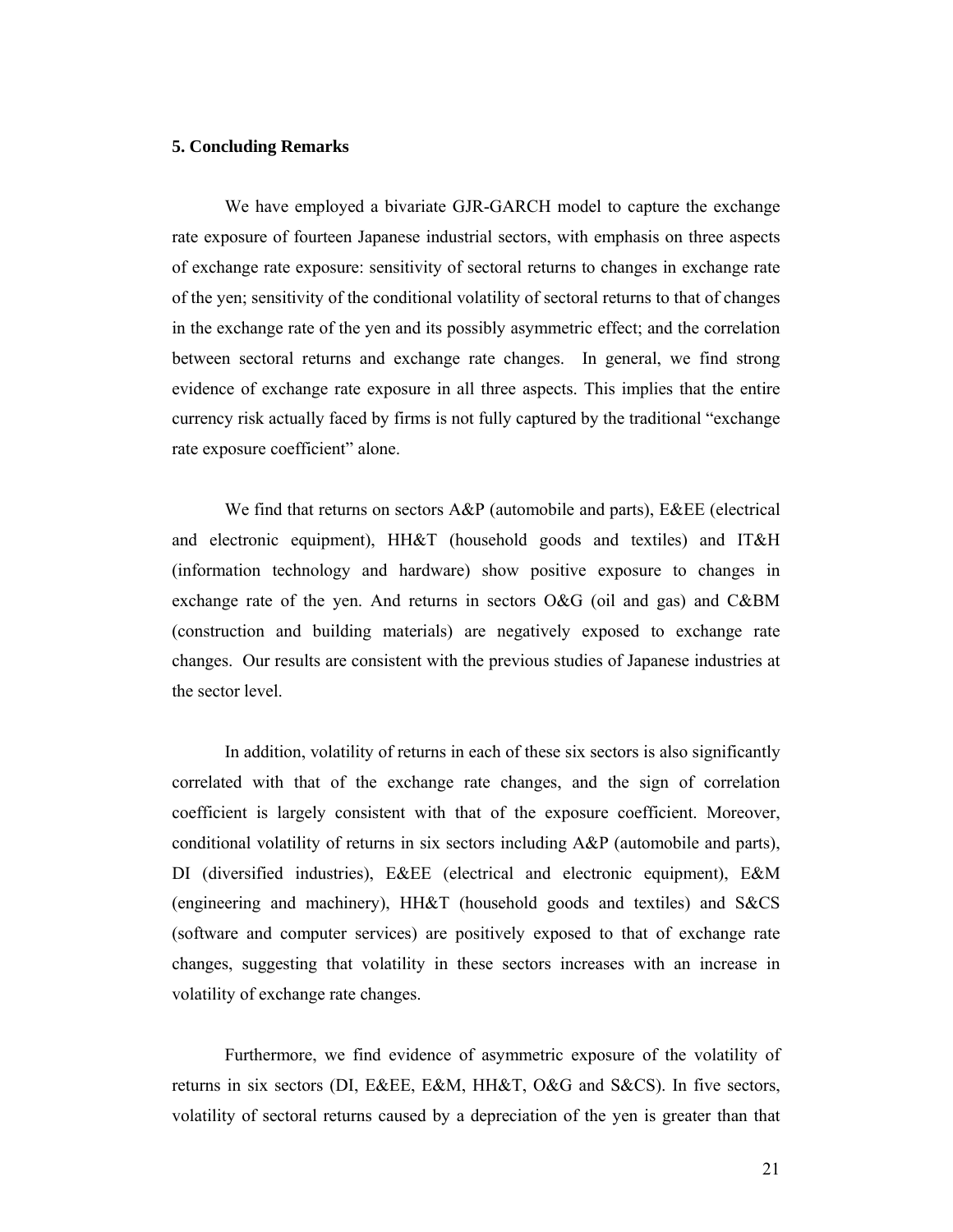caused by an appreciation of the yen of the same magnitude. On the contrary, returns in O&G sector are more vulnerable to appreciation of the yen<sup>16</sup>.

The simulation exercise reveals some interesting patterns of the dynamics of exchange rate exposure of sectoral returns. First, the impact of an exchange rate shock on returns, though large in magnitude, may die down relatively quickly. Second, even if the returns are not directly exposed to the exchange rate changes, as long as they are sensitive to its own volatility, there could be a persistent indirect impact via the exposure of conditional volatility of the returns to the volatility in foreign exchange markets. Finally, if the volatility of sectoral returns is significantly exposed to the volatility of changes in exchange rate with sufficiently large magnitude, the impact of an exchange rate shock on the conditional volatility of the returns may be even higher than the impact on its own volatility.

We also check the empirical validity of the argument that exchange rate exposure of stock returns is averaged out when highly aggregated stock indexes are used. Our findings not only support the "averaged-out exposure" argument, but also provide new evidence that asymmetries associated with exchange rate exposure are also likely to be averaged out with highly aggregated indexes.

 $\overline{a}$ 

<sup>&</sup>lt;sup>16</sup> No comparisons can be made in the case of findings related to correlations and exposure of the second moment as there are no prior studies of these aspects of Japan at the sector level.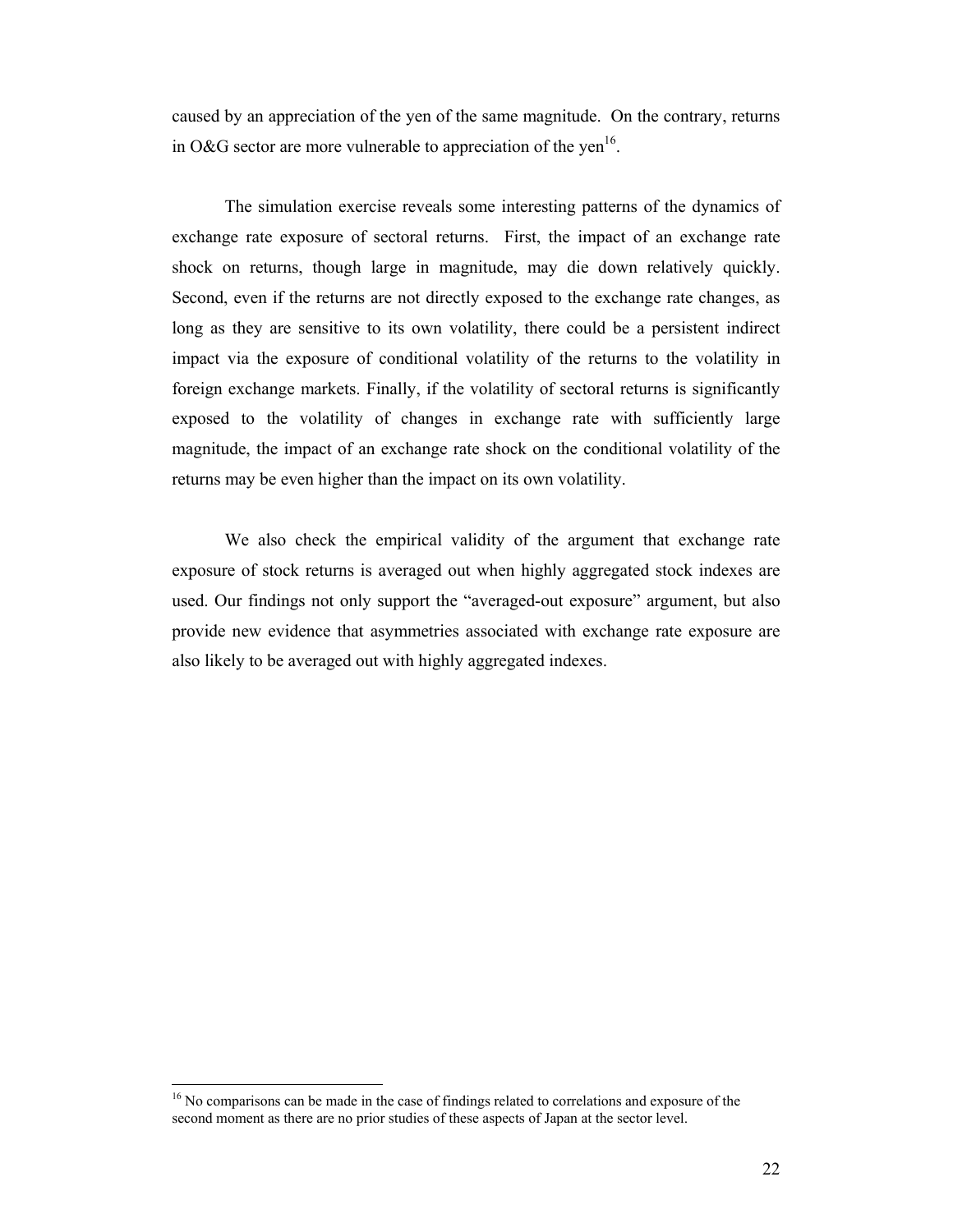#### **References**

- Adler, M. and B. Dumas (1984) "Exposure to Currency Risk: Definition and Measurement", *Financial Management*, 13, 41 – 50.
- Apergis, N. and A. Rezitis (2001) "Asymmetric Cross-Market Spillovers: Evidence from Daily data on Equity and Foreign Exchange Markets", *The Manchester School Supplement*, 81-96.
- Bartov, E., and G. M. Bodnar (1994) "Firm Valuation, Earnings Expectations and the Exchange Rate Exposure Effect, *Journal of Finance,* 49(5), 1755-1785.
- Bodnar, G. M. and W. M. Gentry (1993) "Exchange Rate Exposure an Industry Characteristics: Evidence form Canada, Japan and the USA", *Journal of International Money and Finance*, 12, 29-45.
- Bodnar, G. M. and M. H. F. Wong (2003) "Estimating Exchange Rate Exposures: Issues in Model Structure", *Financial Management*, Spring, 35-67.
- Bollerslev, T. (1986) "A Generalized Conditional Autoregressive Heteroskedasticity", *Journal of Econometrics*, 31, pp. 307-327.
- Bollerslev, T. (1990) "Modeling the Coherence in Short-Run Nominal Exchange Rates: A Multivariate Generalized ARCH Model", *Review of Economics and Statistics*, 72, 498-505.
- Chamberlain, S., J. S. Howe and H. Poper (1997) "The Exchange Rate Exposure of U.S. and Japanese Banking Institutions", *Journal of Banking and Finance*, 21, 871-892.
- Chow, E. H. and H. L. Chen (1998) "The Determinants of Exchange Rate Exposure: Evidence from Japanese Firms", *Pacific-Basin Finance Journal*, 6, 153-174.
- Dominguez, K. M. E. (1998) "The Dollar Exposure of Japanese Companies", *Journal of the Japanese and International Economies*, 12, 388-405.
- Dominguez, K. M. E. and L. L. Tesar (2001a) "Trade and Exposure", *American Economic Review*, 91(2), pp. 367 – 370.
- Dominguez, K. M. E. and L. L. Tesar (2001b) "A Re-examination of Exchange Rate Exposure", *American Economic Review,* 91(2), pp. 396 – 399.
- Dominguez, K. M. E. and L. L. Tesar (2006) "Exchange Rate Exposure", *Journal of International Economics*, 68, pp. 188 – 218.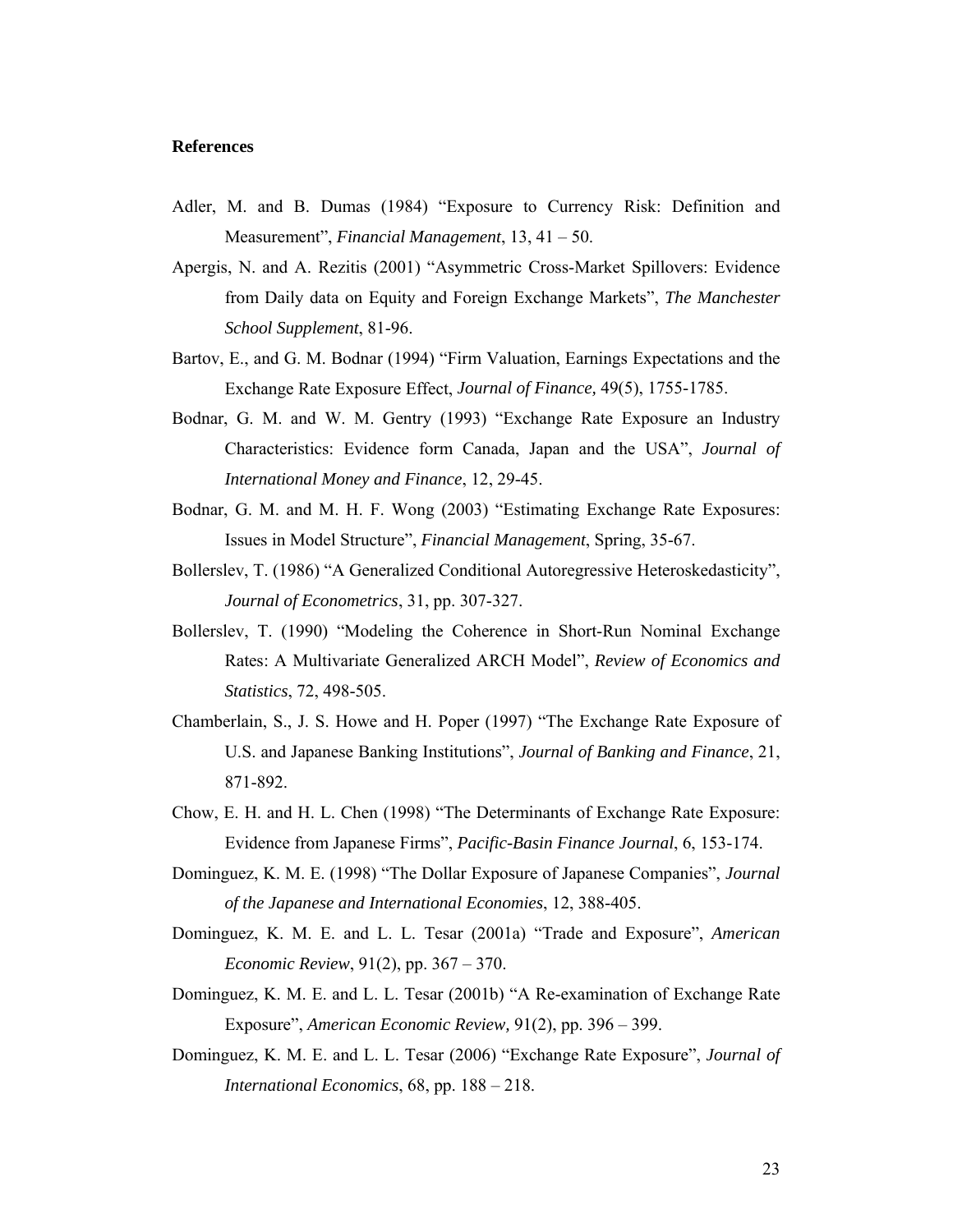- EIA (2004) "Country Analysis Briefs: Japan", Energy Information Administration http://www.eia.doe.gov/emeu/cabs/japan.html.
- Glosten, L., R. Jegannathan and D. Runkle (1993) "On the Relation between the Expected Value and Volatility of Nominal Excess Return on Stock", *Journal of Finance*, 46, 1779-1801.
- He, J. and L. Ng (1998) "Foreign Exchange Exposure of Japanese Multinational Corporations", *Journal of Finance*, 53, 733-753.
- Hekman, C. R. (1983) "Measuring Foreign Exchange Exposure: A Practical Theory and its Application", *Financial Analysts Journal*, 39, Sept/Oct. 59-65.
- Jorion, P. (1990) "The Exchange Rate Exposure of U.S. Multinationals", *The Journal of Business*, 63, 331-345.
- Kanas, A. (2000), "Volatility Spillovers between Stock Returns and Exchange Rate Changes", *Journal of Business and Finance and Accounting*, 27 (3), April/May, 447-67.
- Koutmos, G. and A. D. Martin (2003a) "Asymmetric Exchange Rate Exposure: Theory and Evidence", *Journal of International Money and Finance*, 14, 747- 62.
- Koutmos, G. and A. D. Martin (2003b) "First and Second Moment Exchange Rate Exposure: Evidence from U.S. Stock Returns", *The Financial Review*, 38, 455-71.
- Maghrebi, N. M. J. Holms and E. J. Pentecost (2004) "Are the Asymmetries in the Relationship between Exchange Rate fluctuations and Stock Market Volatility in Pacific Basin Countries", *Working Paper*.
- Patro, K. P., J. K. Wald and Y. Wu (2002), "Explaining Exchange Rate risk in World Stock Markets: a Panel Approach", *Journal of Banking & Finance*, 26, 1951- 72.
- Tse, Y. K. and A. K. Tsui (2002) "A Multivariate GARCH Model with Time-Varying Correlations", *Journal of Business and Economic Statistics*, 20, 351-62
- Yang, S. Y. and S. C. Doong (2004) "Price and Volatility Spillovers between Stock Prices and Exchange Rates: Empirical Evidence from the G-7 Countries", *International Journal of Business and Economics*, 3(2), 139-153.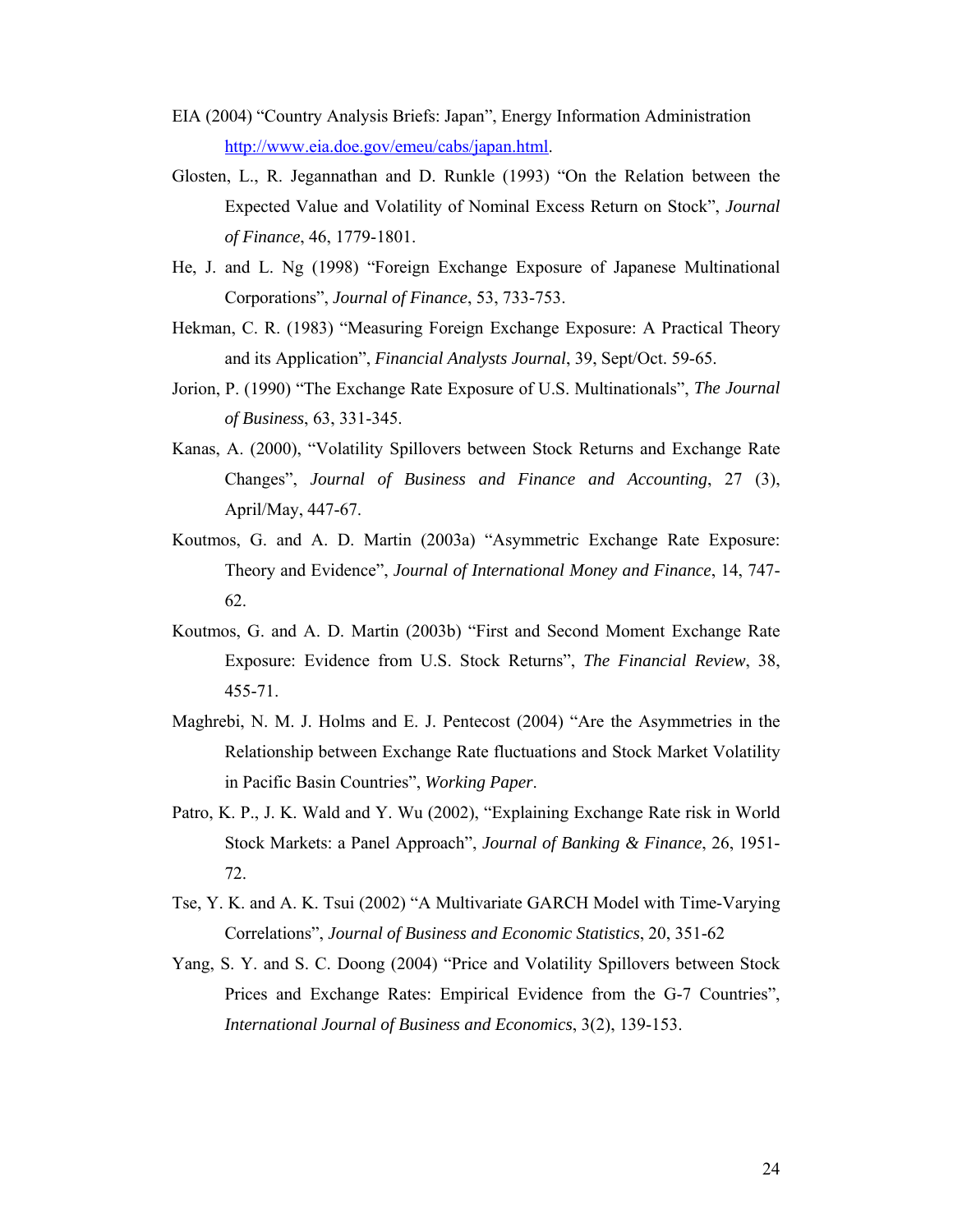#### **Table 1**

#### **Preliminary statistics of sectoral returns, market returns and the exchange rate changes**

| Sector           | $A\&P$    | С         | C&BM DI   |          | E&E       | E&M       | HH&T           | IT&H      | O&G                 | PC&H     | P&B      | S&CS                | S&OM T    |                     | Nikkei<br>225 | Exchange<br>Rate |
|------------------|-----------|-----------|-----------|----------|-----------|-----------|----------------|-----------|---------------------|----------|----------|---------------------|-----------|---------------------|---------------|------------------|
| Mean             | 0.0232    | $-0.0035$ | $-0.0333$ | 0.0176   | 0.0197    | $-0.1301$ | 0.0096         | 0.0359    | $-0.0323$           | 0.0213   | 0.0289   | 0.0614              | $-0.0367$ | 0.0284              | $-0.0128$     | $-0.0109$        |
| Maximum          | 9.3574    | 8.3060    | 9.5442    | 12.2568  | 7.0290    | 6.6456    | 6.2798         | 9.4960    | 11.0045 5.7487      |          | 9.2439   | 14.5879             | 10.4532   | 11.9031             | 7.6605        | 3.4259           |
| Minimum          | $-9.3680$ | $-6.4607$ | $-7.4895$ | -7.1448  | $-6.3572$ | -7.4734   | -8.1787        | $-7.7137$ | $-10.4589 - 5.8682$ |          | -4.4810  | $-10.8411 - 7.2041$ |           | $-11.5578 - 7.2340$ |               | $-5.7790$        |
| S D              | 1.3832    | 1.3298    | 1.2744    | 1.7504   | 1.2285    | 1.2441    | 1.3696         | 1.5712    | 1.6440              | 1.1692   | 1.0863   | 2.0631              | 1.5686    | 2.0183              | 1.3953        | 0.6828           |
| Skewness         | 0.0643    | 0.2045    | 0.6663    | 0.4379   | 0.0150    | 0.0424    | $-0.0627$      | 0.0887    | 0.1817              | 0.1113   | 0.3903   | 0.0412              | 0.5998    | 0.2545              | 0.1421        | $-0.6916$        |
| Kurtosis         | 6.9657    | 6.8230    | 8.6346    | 6.5645   | 5.9163    | 6.2023    | 6.7550         | 5.9194    | 6.8827              | 5.3942   | 7.1528   | 7.5041              | 7.2939    | 7.7830              | 5.8218        | 8.4413           |
| Jarque-Bera stat | 1469.39   | 1379.69   | 3128.97   | 1257.48  | 793.86    | 957.79    | 1317.51 798.41 |           | 1419.36 539.63      |          |          | 1666.44 1894.11     |           | 1855.10 2159.38     | 750.69        | 2942.02          |
| Q(20)            | 46.76     | 26.16     | 50.40     | 31.68    | 69.37     | 36.96     | 53.00          | 111.92    | 28.44               | 23.99    | 23.94    | 277.01              | 62.82     | 64.48               | 22.48         | 28.62            |
| $Q^2(20)$        | 774.19    | 587.11    | 495 79    | 293.29   | 358.87    | 412.70    | 900.08         | 623.27    | 595.27              | 280.67   | 349.45   | 2010.50             | 463.97    | 397.68              | 402.39        | 366.81           |
| Runs Test        | 0.15      | $-1.39$   | 4.02      | 2.14     | $-3.24$   | $-3.13$   | $-3.99$        | $-5.53$   | 2.12                | $-2.00$  | 2.12     | $-7.44$             | $-3.29$   | $-3.62$             | 2.76          | $-1.53$          |
| ADF stat $(4)$   | $-47.87$  | $-44.05$  | $-41.90$  | $-49.61$ | $-41.14$  | $-42.72$  | $-42.28$       | $-39.27$  | $-49.19$            | $-46.06$ | $-47.26$ | $-34.91$            | $-41.84$  | $-42.63$            | $-49.41$      | $-44.80$         |

Notes: Q (20) and Q<sup>2</sup> (20) are Ljung-Box statistics of returns and squared returns respectively for 20 lags. They follow a  $\chi^2$  distribution and the critical value at the 5% level of significance with 20 degrees of freedom is 31.41.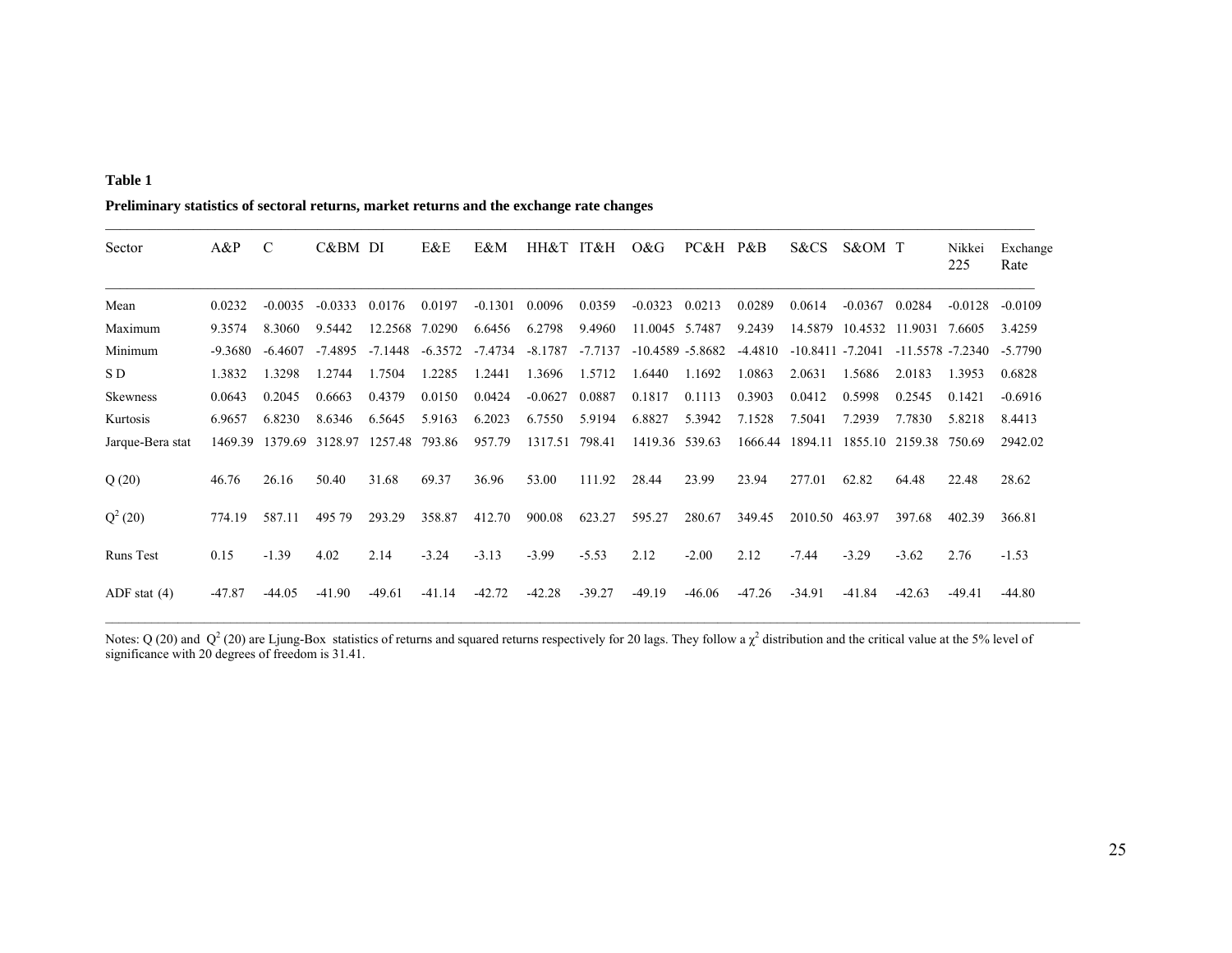| Parameter        | A&P         | $\mathcal{C}$ | C&BM        | DI           | <b>E&amp;EE</b> | E&M          | HH&T        |
|------------------|-------------|---------------|-------------|--------------|-----------------|--------------|-------------|
| 1. $a_{x,t-1}$   | $0.1746***$ | $-0.0248$     | $-0.0403**$ | $-0.0112$    | $0.1416***$     | 0.0261       | $0.1262***$ |
|                  | (7.13)      | $(-1.47)$     | $(-2.40)$   | $(-0.38)$    | (7.87)          | (1.39)       | (6.91)      |
| 2. $b_{x-1}$     | $0.0602**$  | $0.0579**$    | $0.0546**$  | $0.0601***$  | $0.0612***$     | $0.0587**$   | $0.0602***$ |
|                  | (2.34)      | (2.56)        | (2.44)      | (2.58)       | (2.66)          | (2.48)       | (2.64)      |
| 3. $\omega_i$    | $0.0072***$ | 0.0016        | $0.0044**$  | 0.0112       | $0.0056**$      | $0.0022**$   | 0.0013      |
|                  | (2.70)      | (1.54)        | (2.57)      | (1.18)       | (2.43)          | (1.99)       | (1.49)      |
| 4. $\beta_i$     | $0.8638***$ | $0.9155***$   | $0.8498***$ | $0.9247***$  | $0.8834***$     | $0.8994***$  | $0.9217***$ |
|                  | (47.35)     | (54.13)       | (49.59)     | (89.23)      | (43.94)         | (55.26)      | (97.97)     |
| 5. $\alpha_i$    | $0.0984***$ | $.0592***$    | $0.1280***$ | $0.0503***$  | $0.1013***$     | $0.0583***$  | $0.0818***$ |
|                  | (5.62)      | (3.87)        | (7.34)      | (4.56)       | (5.15)          | (4.32)       | (6.66)      |
| 6. $\gamma_i$    | 0.0309      | $0.0439***$   | $0.0470**$  | $0.0271*$    | $-0.0037$       | $0.0553***$  | $-0.0157$   |
|                  | (1.62)      | (2.92)        | (2.12)      | (1.84)       | $(-0.20)$       | (2.92)       | $(-1.09)$   |
| 7. $\alpha_{ix}$ | $0.0498**$  | 0.0047        | $0.0162*$   | $0.1360***$  | $0.0184**$      | $0.0200***$  | $0.0164**$  |
|                  | (2.50)      | (1.01)        | (1.80)      | (4.17)       | (2.43)          | (2.89)       | (2.46)      |
| 8. $\gamma_{ix}$ | $-0.0324$   | $-0.0026$     | $-0.0181*$  | $-0.1708***$ | $-0.0195**$     | $-0.0209***$ | $-0.0197**$ |
|                  | $(-1.43)$   | $(-0.47)$     | $(-1.75)$   | $(-4.39)$    | $(-2.18)$       | $(-2.81)$    | $(-2.46)$   |
| 9. $\gamma_x$    | $0.0506***$ | $0.0503***$   | $0.0498***$ | $0.0503***$  | $0.0482***$     | $0.0503***$  | $0.0507***$ |
|                  | (2.76)      | (3.11)        | (3.06)      | (2.96)       | (2.93)          | (3.14)       | (3.07)      |
| 10. $\rho_{ix}$  | $0.0613***$ | $-0.0366*$    | $-0.0448**$ | $-0.0180$    | $0.0907***$     | 0.0142       | $0.0411**$  |
|                  | (2.93)      | $(-1.69)$     | $(-2.04)$   | $(-0.90)$    | (4.34)          | (0.75)       | (2.00)      |

**Table 2 Exchange rate exposure of sectoral returns and volatilities in Japan: maximum likelihood estimates** 

Notes: \*\*\* \*\* and \* indicate 1%, 5% and 10% levels of significance respectively; The number mentioned within parentheses and underneath each parameter estimate is its *t*-statistic; To save space, we report only the estimates of *a*<sub>x-1</sub> in Equation 2, *b*<sub>x-1</sub> in Equation 3, all parameters in Equation 5,  $\gamma_{\chi}$  in Equation 6 and the constant correlation ( $\rho_{\mu}$ ) in Equation 7. The other estimates are omitted as those are not important in the discussion of empirical findings. However, they are available on request.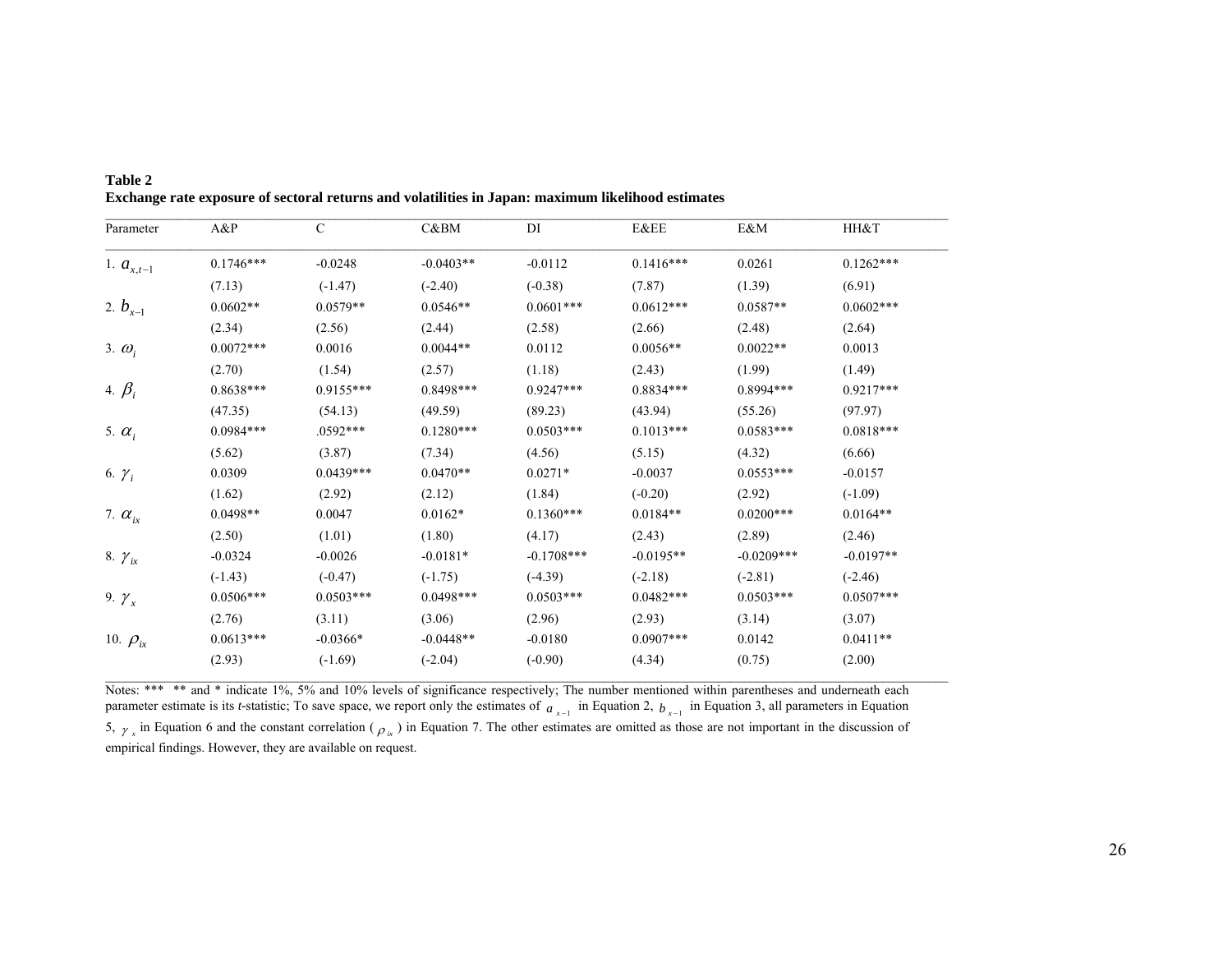| Parameter        | IT&H        | O&G          | PC&H        | P&B         | S&CS        | S&OM        | $\mathbf T$ |
|------------------|-------------|--------------|-------------|-------------|-------------|-------------|-------------|
| 1. $a_{x-1}$     | $0.1759***$ | $-0.1545***$ | 0.0378      | $-0.0235$   | $-0.0169$   | 0.0319      | $-0.0391$   |
|                  | (6.45)      | $(-5.94)$    | (1.19)      | $(-1.21)$   | $(-0.32)$   | (1.12)      | $(-0.77)$   |
| 2. $b_{x-1}$     | $0.0606***$ | $0.0548**$   | $0.0587**$  | $0.0588**$  | $0.0592**$  | $0.0585**$  | $0.0575**$  |
|                  | (2.59)      | (2.28)       | (2.48)      | (2.46)      | (2.47)      | (2.46)      | (2.48)      |
| 3. $\omega_i$    | $0.0089**$  | $0.0038*$    | 0.0077      | $0.0036**$  | $0.0300**$  | $0.0133***$ | $0.0313**$  |
|                  | (2.09)      | (1.70)       | (1.21)      | (2.45)      | (2.54)      | (2.64)      | (2.56)      |
| 4. $\beta_i$     | $0.9076***$ | $0.8796***$  | $0.9520***$ | $0.9194***$ | $0.8539***$ | $0.8567***$ | $0.9242***$ |
|                  | (42.89)     | (52.13)      | (48.96)     | (69.50)     | (41.08)     | (38.01)     | (61.53)     |
| 5. $\alpha_i$    | $0.0692***$ | $0.0977***$  | $0.0342**$  | $0.0603***$ | $0.1258**$  | $0.1183***$ | $0.0528***$ |
|                  | (4.43)      | (4.82)       | (2.39)      | (4.41)      | (6.24)      | (5.23)      | (5.16)      |
| 6. $\gamma_i$    | 0.0251      | 0.0326       | 0.0038      | $0.0252**$  | 0.0091      | 0.0168      | $0.0277*$   |
|                  | (1.38)      | (1.27)       | (0.39)      | (2.00)      | (0.35)      | (0.79)      | (1.89)      |
| 7. $\alpha_{ix}$ | 0.0223      | $-0.0004$    | 0.0043      | 0.0090      | $0.1142***$ | 0.0188      | 0.0343      |
|                  | (0.91)      | $(-0.03)$    | (0.28)      | (1.44)      | (2.72)      | (0.89)      | (0.97)      |
| 8. $\gamma_{ix}$ | $-0.0207$   | $0.0497***$  | 0.0079      | $-0.0071$   | $-0.1048**$ | 0.0266      | $-0.0556$   |
|                  | $(-0.66)$   | (3.62)       | (0.29)      | $(-0.86)$   | $(-2.11)$   | (0.97)      | $(-1.12)$   |
| 9. $\gamma_x$    | $0.0483***$ | $0.0486***$  | $0.0501***$ | $0.0504***$ | $0.0503***$ | $0.0498***$ | $0.0501***$ |
|                  | (3.07)      | (2.94)       | (2.91)      | (3.15)      | (3.03)      | (3.03)      | (3.08)      |
| 10. $\rho_{ix}$  | $0.0547***$ | $-0.0747***$ | $-0.0091$   | $-0.0195$   | 0.0092      | $-0.0476**$ | $-0.0547**$ |
|                  | (2.59)      | $(-3.47)$    | $(-0.36)$   | $(-0.86)$   | (0.38)      | $(-2.30)$   | $(-2.52)$   |

**Table 3 Exchange rate exposure of sectoral returns and volatilities in Japan: maximum likelihood estimates** 

Notes: \*\*\* \*\* and \* indicate 1%, 5% and 10% levels of significance respectively; The number mentioned within parentheses and underneath each parameter estimate is its *t*-statistic; To save space, we report only the estimates of *a*<sub>*x*-1</sub> in Equation 2, *b*<sub>*x*-1</sub> in Equation 3, all parameters in Equation 5,  $\gamma_{\chi}$  in Equation 6 and the constant correlation ( $\rho_{\mu}$ ) in Equation 7. The other estimates are omitted as those are not important in the discussion of empirical findings. However, they are available on request.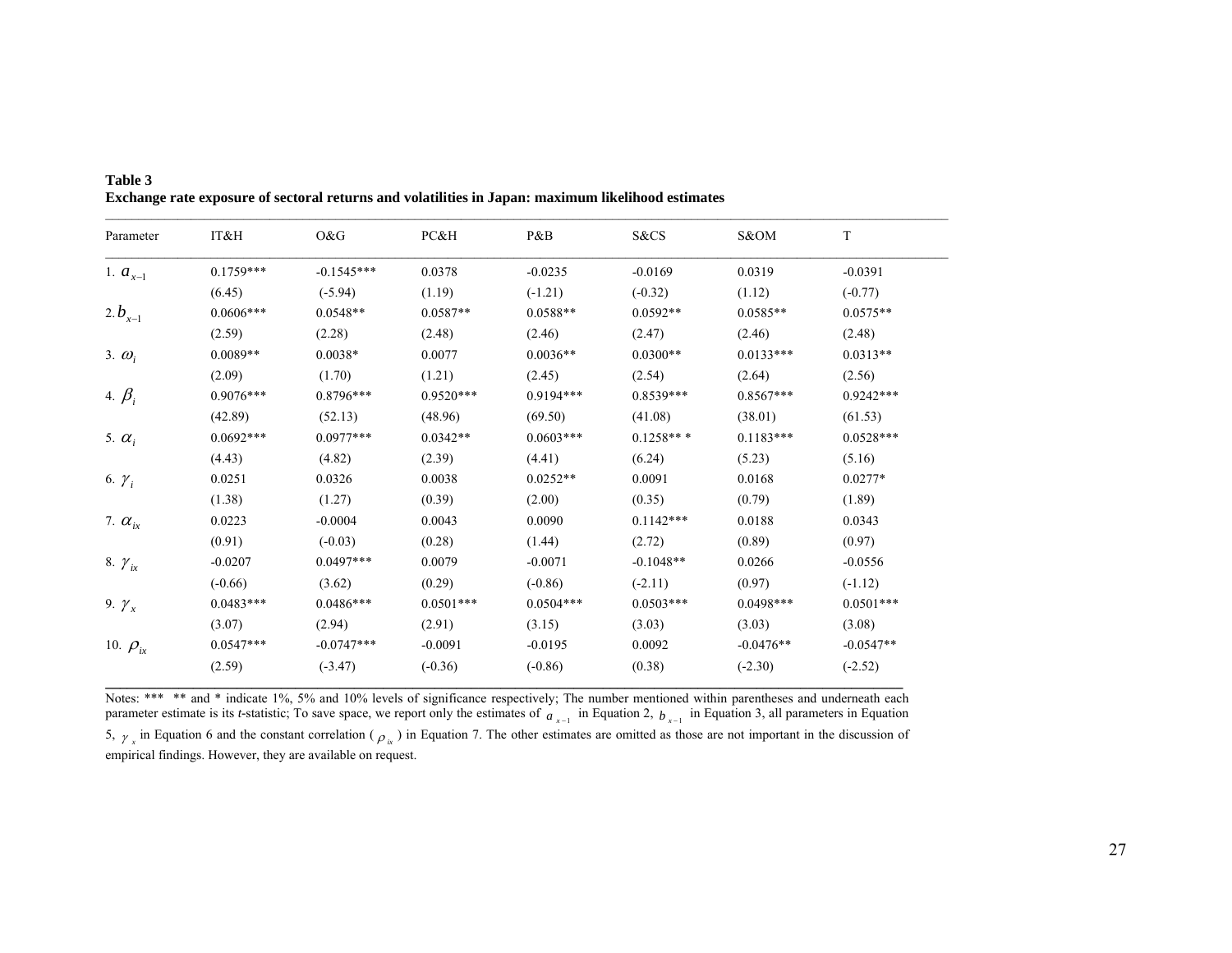### **Table 4**

#### **Exchange rate exposure of market returns in Japan**

| Component                    | Parameter     | Estimate  |
|------------------------------|---------------|-----------|
| Exposure: returns            | $a_{x-1}$     | 0.0523    |
|                              |               | (0.93)    |
| Exposure: variance           | $\alpha_{mx}$ | 0.0389    |
|                              |               | (1.09)    |
| Asymmetric variance exposure | $\gamma_{mx}$ | 0.0105    |
|                              |               | (0.18)    |
| Correlation                  | $\rho_{mx}$   | $-0.0042$ |
|                              |               | $(-0.21)$ |

Notes: The model is specified as follows:

$$
r_{m,t} = a_0 + a_{x-1}r_{x,t-1} + a_{m-1}r_{m,t-1} + \varepsilon_{m,t}
$$
  
\n
$$
r_{x,t} = b_0 + b_{x-1}r_{x,t-1} + \varepsilon_{x,t}
$$
  
\n
$$
h_{m,t} = \omega_m + \alpha_m \varepsilon_{m,t-1}^2 + \gamma_m d_{m,t-1} \varepsilon_{m,t-1}^2 + \beta_m h_{i,t-1} + \alpha_{mx} \varepsilon_{x,t-1}^2 + \gamma_{mx} d_{x,t-1} \varepsilon_{x,t-1}^2
$$
  
\n
$$
h_{x,t} = \omega_x + \alpha_x \varepsilon_{x,t-1}^2 + \gamma_x d_{x,t-1} \varepsilon_{x,t-1}^2 + \beta_x h_{x,t-1}
$$
  
\n
$$
h_{mx,t} = \rho_{mx} (h_{m,t} h_{x,t})^{\frac{t}{2}}
$$

Numbers within parentheses are t values of the relevant parameter estimates.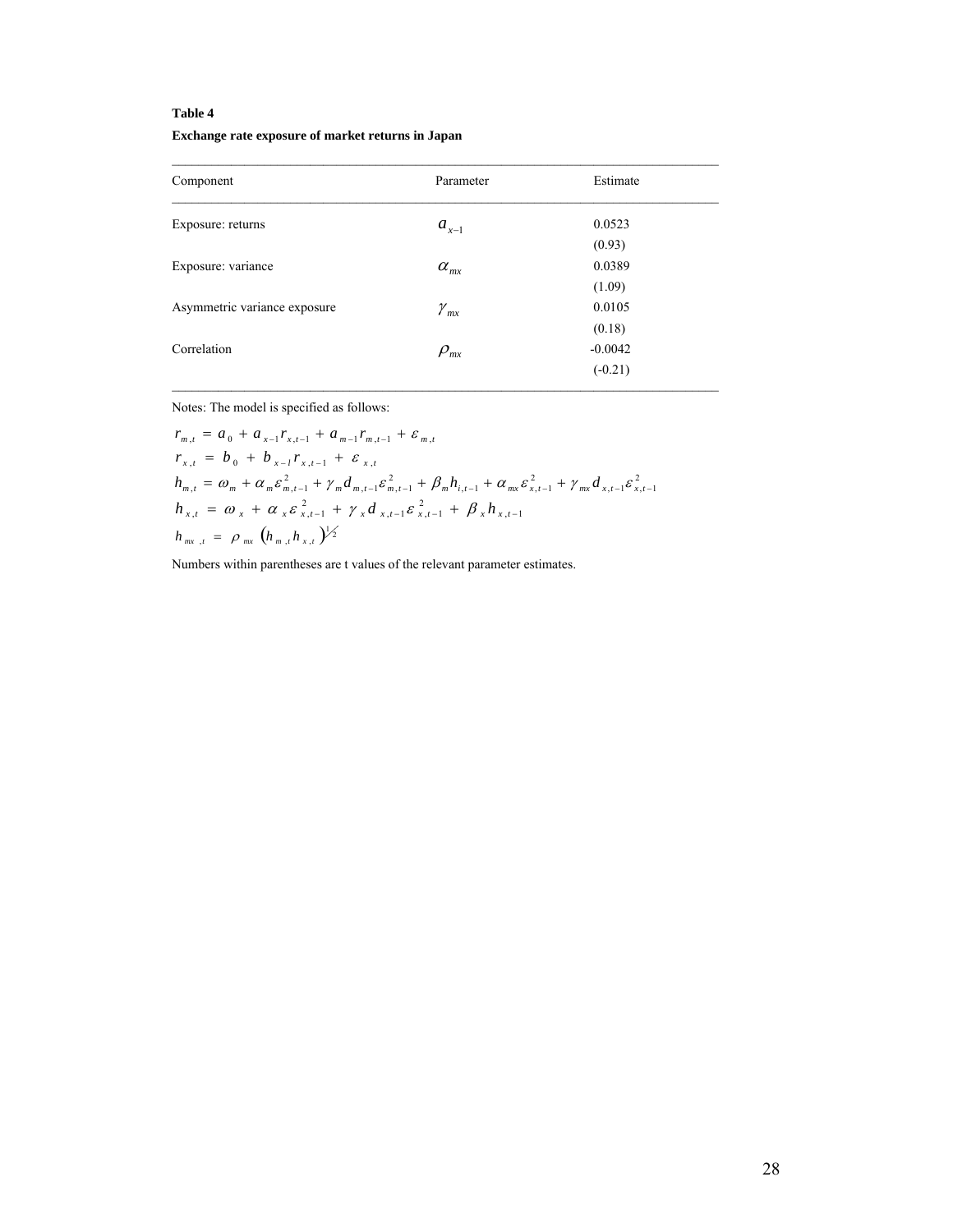| Sector     | Exposure in<br>returns | Correlation   | Exposure in<br>volatility | Asymmetric exposure<br>in volatility |  |  |  |
|------------|------------------------|---------------|---------------------------|--------------------------------------|--|--|--|
|            | $(a_{x-1})$            | $(\rho_{ix})$ | $(\alpha_{ix})$           | $(\gamma_{ix})$                      |  |  |  |
| $A\&P$     | $\sqrt{}$              | $\sqrt{}$     | $\sqrt{}$                 |                                      |  |  |  |
| ${\bf C}$  |                        |               |                           |                                      |  |  |  |
| C&BM       |                        | V             |                           |                                      |  |  |  |
| DI         |                        |               |                           |                                      |  |  |  |
| E&EE.      |                        |               |                           |                                      |  |  |  |
| $E\&M$     |                        |               |                           |                                      |  |  |  |
| HH&T       | $\sqrt{}$              |               | V                         | V                                    |  |  |  |
| IT&H       | $\sqrt{ }$             |               |                           |                                      |  |  |  |
| Oil&G      | V                      |               |                           | V                                    |  |  |  |
| $PC\&\,$ H |                        |               |                           |                                      |  |  |  |
| P&B        |                        |               |                           |                                      |  |  |  |
| S&CS       |                        |               |                           |                                      |  |  |  |
| S&OM       |                        |               |                           |                                      |  |  |  |
| T          |                        | V             |                           |                                      |  |  |  |

**Table 5 Exchange rate exposure of sectoral returns and volatilities in Japan: a summary**

Notes:  $\sqrt{\ }$  indicates that the relevant coefficient is significant at least at the 5% level significance. The relevant coefficients are  $a_{x-1}$ ,  $\rho_{ix}$ ,  $\alpha_{ix}$  and  $\gamma_{ix}$  in equations (2), (7) and (5) respectively.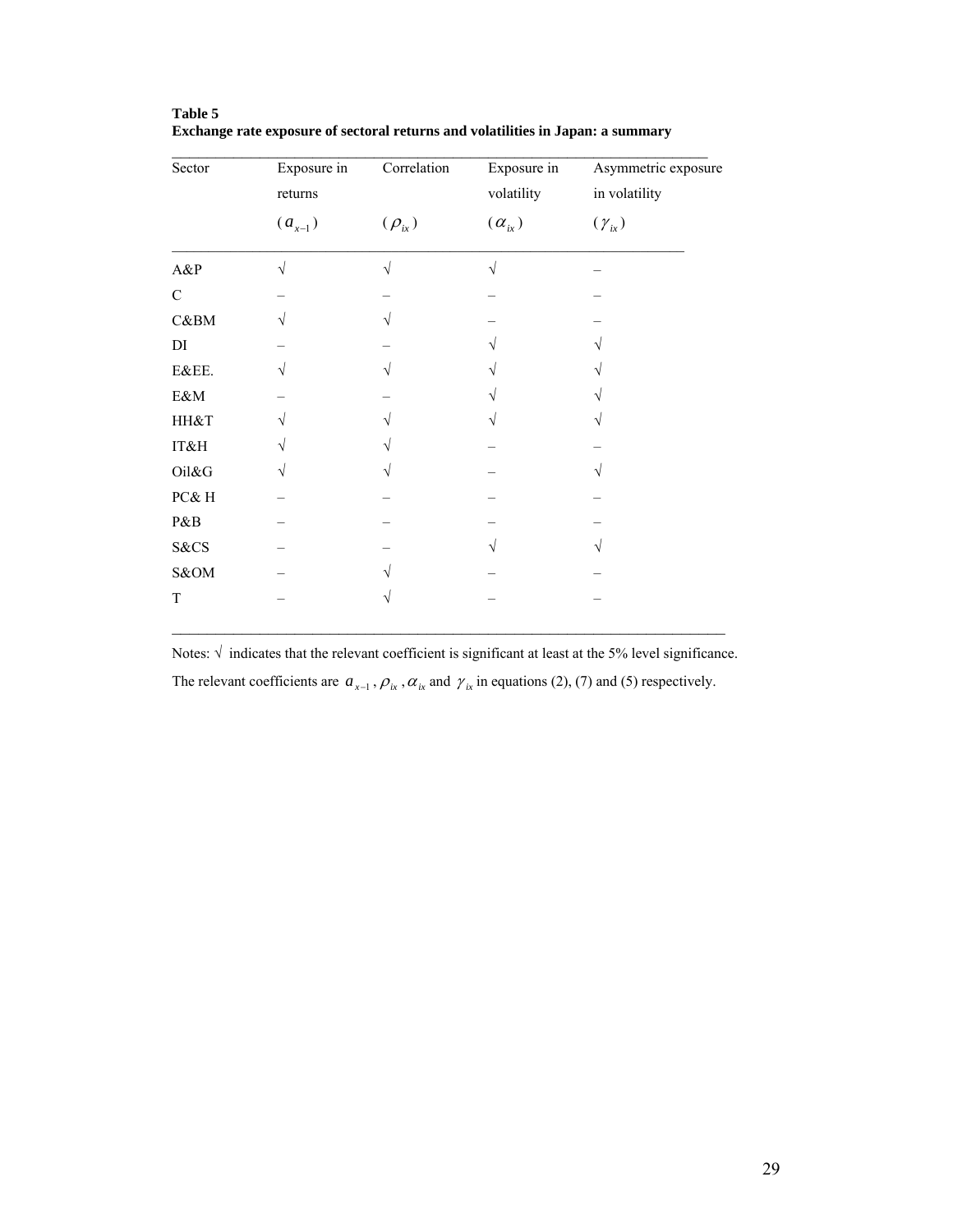#### **Table 6**

#### **Diagnostics on standardized residuals**

| Sector           | $A\&P$    | C         | C&M       | DI        | E&E     | E&M                | HH&T   | IT&H                | O&G       | PC&H      | $P\&B$    | S&CS      | S&OM T  |           |
|------------------|-----------|-----------|-----------|-----------|---------|--------------------|--------|---------------------|-----------|-----------|-----------|-----------|---------|-----------|
| Mean             | 0.0052    | 0.0160    | 0.0062    | 0.0106    | 0.0083  | 0.0093             | 0.0103 | 0.0084              | 0.0071    | 0.0042    | 0.0180    | 0.0085    | 0.0055  | 0.0079    |
| Maximum          | 5.0581    | 3.9643    | 6.5205    | 6.0296    | 5.5131  | 5.0286             | 4.2519 | 4.4391              | 6.2825    | 4.7450    | 6.3451    | 7.1298    | 10.005  | 6.6381    |
| Minimum          | $-4.4557$ | $-4.2065$ | $-4.5052$ | $-4.2368$ |         | $-4.6116 - 5.5478$ |        | $-4.1614$ $-5.1143$ | $-6.8639$ | $-4.0851$ | $-4.6062$ | $-4.7162$ | -4.0780 | $-4.7072$ |
| <b>SD</b>        | 0.9994    | 0.9993    | 0.9994    | 1.0014    | 0.9996  | 0.9994             | 0.9987 | 0.9988              | 0.9991    | 0.9991    | 0.9998    | 0.9986    | 0.9990  | 0.9994    |
| <b>Skewness</b>  | 0.2752    | 0.1020    | 0.5636    | 0.1816    | 0.0539  | 0.1196             | 0.0741 | 0.1156              | 0.1167    | 0.2448    | 0.3666    | 0.3118    | 0.7072  | 0.4005    |
| Kurtosis         | 5.2188    | 3.9049    | 5.7319    | 5.1213    | 5.0121  | 4.4031             | 4.3032 | 4.3153              | 5.6756    | 4.5331    | 5.3656    | 5.0357    | 8.8344  | 6.4862    |
| Jarque-Bera stat | 487.34    | 80.24     | 814.42    | 431.92    | 378.61  | 188.92             | 160.40 | 166.30              | 672.66    | 241.54    | 571.96    | 422.67    | 3360.81 | 1193.14   |
| Q(20)            | 21.71     | 14.39     | 29.94     | 11.71     | 24.68   | 32.84              | 29.41  | 37.63               | 16.34     | 14.96     | 17.93     | 29.36     | 28.30   | 20.26     |
| $Q^2(20)$        | 22.46     | 36.92     | 35.92     | 28.64     | 20.15   | 22.49              | 26.47  | 22.28               | 14.50     | 40.40     | 15.36     | 18.99     | 9.26    | 25.46     |
| <b>Runs</b> Test | 1.24      | 0.34      | 0.52      | $-0.20$   | $-0.33$ | 2.62               | 1.21   | $-0.14$             | $-0.45$   | $-1.34$   | $-0.13$   | 1.53      | 2.92    | 3.76      |

 $\mathcal{L}_\mathcal{L} = \mathcal{L}_\mathcal{L} = \mathcal{L}_\mathcal{L} = \mathcal{L}_\mathcal{L} = \mathcal{L}_\mathcal{L} = \mathcal{L}_\mathcal{L} = \mathcal{L}_\mathcal{L} = \mathcal{L}_\mathcal{L} = \mathcal{L}_\mathcal{L} = \mathcal{L}_\mathcal{L} = \mathcal{L}_\mathcal{L} = \mathcal{L}_\mathcal{L} = \mathcal{L}_\mathcal{L} = \mathcal{L}_\mathcal{L} = \mathcal{L}_\mathcal{L} = \mathcal{L}_\mathcal{L} = \mathcal{L}_\mathcal{L}$ 

Notes: Q (20) and Q<sup>2</sup> (20) are Ljung-Box statistics of residuals and squared residuals respectively for 20 lags. They follow a  $\chi^2$  distribution and the critical value at the 5% level of significance with 20 degrees of freedom is 31.41.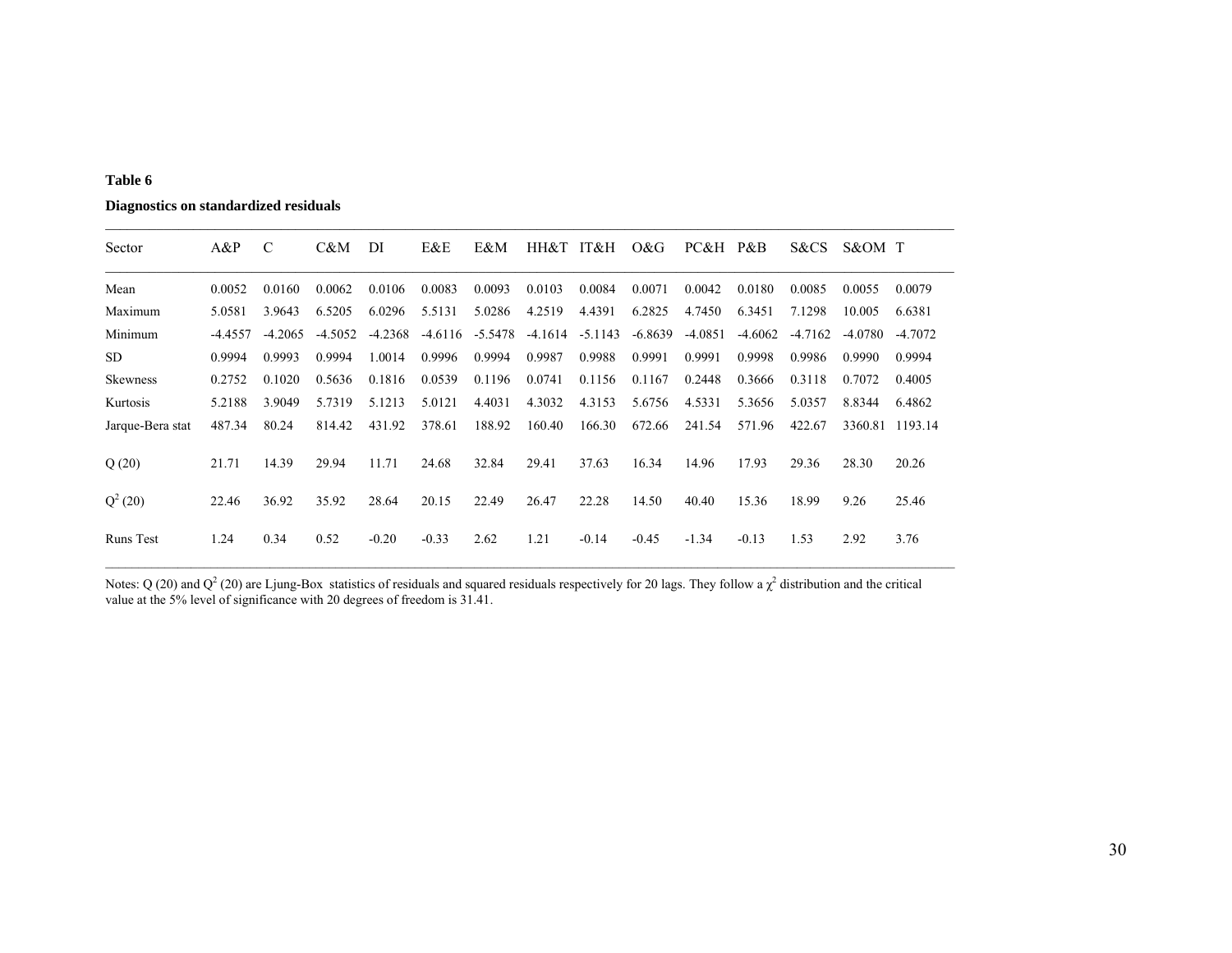

 **Figure 1: Impulse response functions of the sectors in Group A**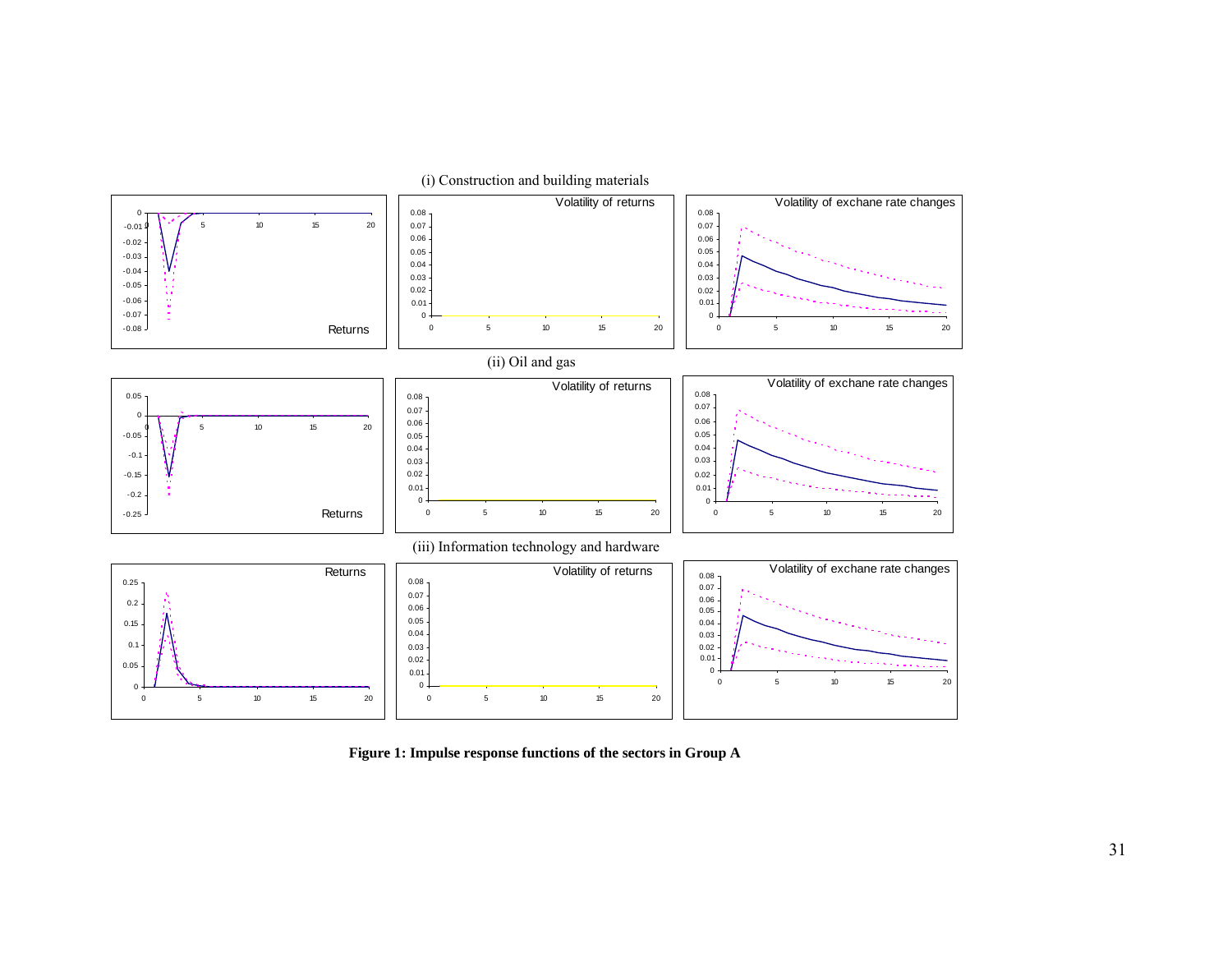

 **Figure 2: Impulse response functions of the sectors in Group B**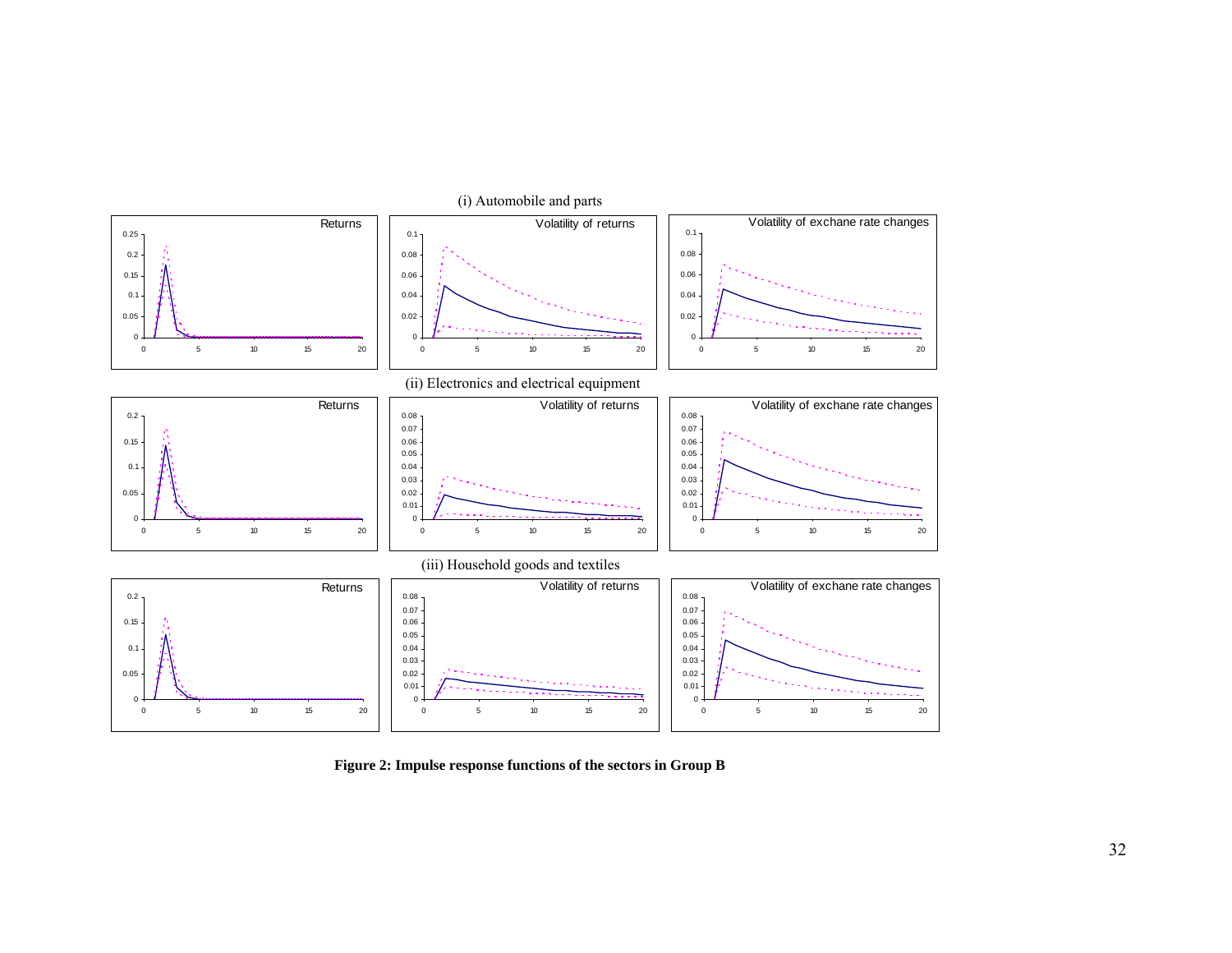

 **Figure 3: Impulse response functions of the sectors in Group C**